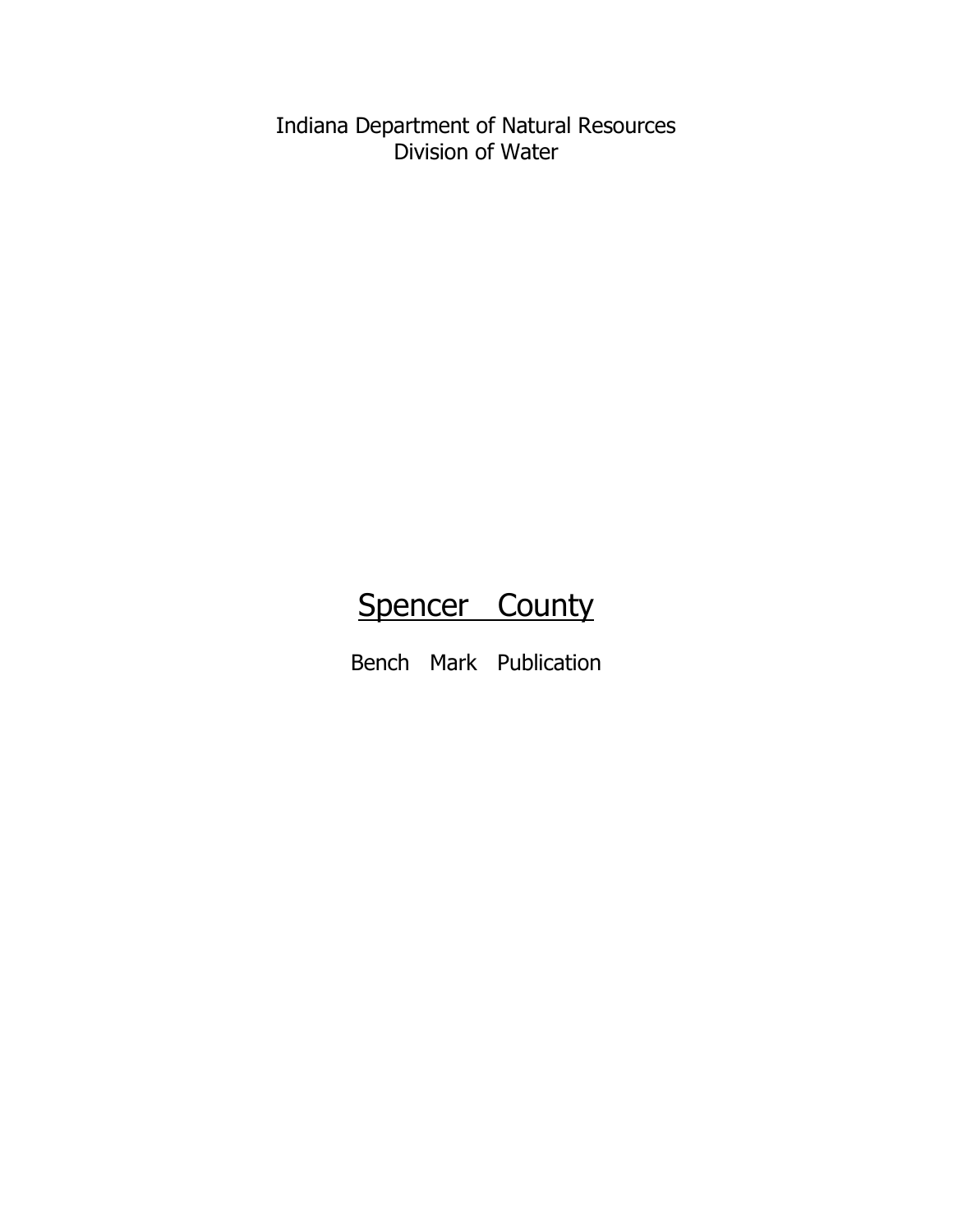#### ISHC BM V 127 SPR

In Perry County, in the NE ¼ Sec. 14, T. 6 S., R. 4 W., about 0.7 mile northwest of Troy; 0.5 mile northwest along State Road 66 from the water pump house at Troy to the State Road 66 concrete bridge over Anderson River; set in the top of the northwest end of the northeast sidewalk of bridge, 18.4 feet northeast from center line of highway, 1.3 feet southeast from northwest end of bridge, 0.9 foot above the highway; an Indiana State Highway Commission bronze bench mark tablet, stamped "V 127 SPR".

400.819 Feet NGVD 1929

# USC&GS BM G 291

In Perry County, in the W  $\frac{1}{2}$  Sec. 13, T. 6 S., R. 4 W., in Troy; at the Troy Water Pump house; set vertically in the north concrete face of pump house building, 4.5 feet west of the northeast corner, 122 feet west of the northwest end of Fisher L. P. Gas Company, 1.5 feet above the ground, a U.S. Coast and Geodetic Survey bronze bench mark tablet, stamped "G 291 1962". 394.241 Feet NGVD 1929

# USC&GS BM F 291

In Perry County, in the W  $\frac{1}{2}$  Sec. 13, T. 6 S., R. 4 W., in Troy; set on a copper coated steel road protected by 6-inch tile, 354 feet southeast of the Troy Water Pump house, 33.5 feet southeast corner of Riverside Tavern, 21 feet northeast from the center line of Water Street, 1.8 feet southwest of an abandoned building foundation, 1.0 foot above the level of Water Street; a U.S. Coast and Geodetic Survey bronze bench mark tablet, stamped "F 291 1962". 389.586 Feet NGVD 1929

# IFC&WRC TBM AR 1

In Perry County, in the N  $\frac{1}{2}$  Sec. 13, T. 6 S., R. 4 W., about 0.5 mile northnorthwest of Troy; 0.38 mile northeast along the Southern Railroad from its junction with State Road 66 at Troy to a northwest-southeast road crossing; set in the north side of a 9-inch sycamore tree, 49.5 feet southeast from the southeast rail of tracks, 12.3 feet southwest from the center line of the road, 0.8 foot above ground; a railroad spike driven through an aluminum tag, stamped "TBM AR 1 1964".

407.216 Feet NGVD 1929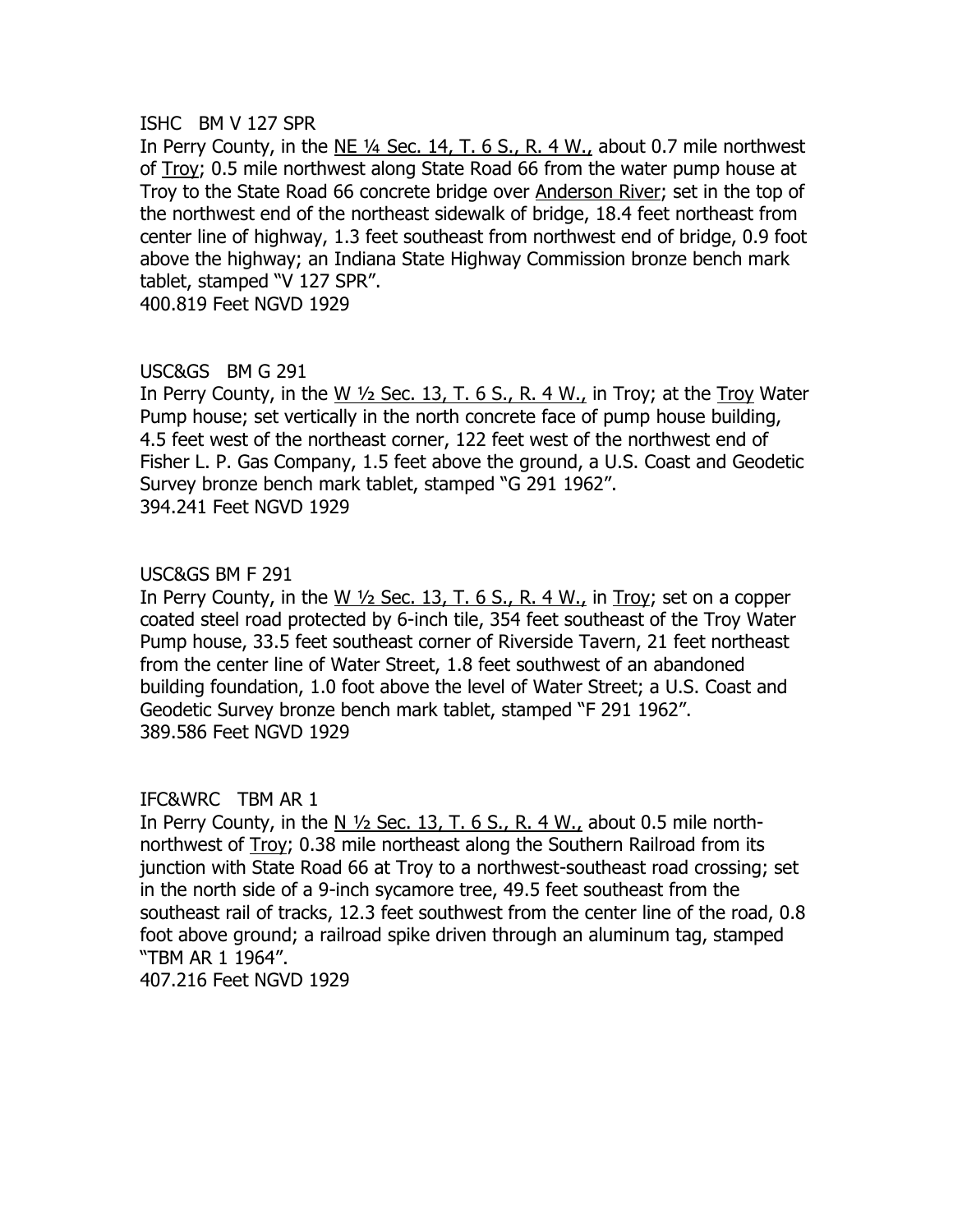#### IFC&WRC BM PER 1

In Perry County, in the S  $1/2$  Sec. 12, T. 6 S., R. 4 W., about 0.77 mile north of Troy; 0.68 mile northeast along the Southern Railroad from its crossing of State Road 66 in Troy to an east-west road crossing; set in the top of a concrete post, 140 feet northeast from northeast corner of a house, 42 feet west from west rail of tracks, 22.3 feet north of a utility pole; an Indiana Flood Control and Water Resources Commission bronze bench mark tablet, stamped "PER 1 1963". 414.635 Feet NGVD 1929

# IFC&WRC TBM AR 2

In Perry County, in the NE ¼ Sec. 12, T. 6 S., R. 4 W., about 1.5 miles north of Troy, 1.4 miles generally north along the Southern Railroad from its crossing of State Road 66 in Troy to the bridge over Anderson River; set in the northeast end of the first bridge support northwest of the southeast end of the first bridge support northwest of southeast end of bridge, 13 feet northwest from southeast face of southeast bridge abutment, 4.2 feet northeast from northeast rail of tracks, 3.1 feet below top of rails; a railroad spike driven through an aluminum tag, stamped "TBM AR 2 1964".

390.621 Feet NGVD 1929

# IFC&WRC TBM AR 4

In Perry County, in the  $NE$  <sup>1/4</sup> Sec. 12, T. 6 S., R. 4 W., about 1.3 miles northnortheast of Troy; 1.35 miles generally north along State Road 545 from its junction with State Road 66 in Troy to a 220-foot single-span steel truss bridge over Anderson River; set on top at the southeast end of the southwest bridge abutment, 13.3 feet southeast from center line of State Road 545, 0.5 foot southwest from northeast face of abutment, about level with the highway; a painted chiseled cross.

393.675 Feet NGVD 1929

# IFC&WRC TBM AR 3

In Perry County, in the  $NE$  <sup>1/4</sup> Sec. 12, T. 6 S., R. 4 W., about 1.3 miles northnortheast of Troy; 1.35 mile generally north along State Road 545 from its junction with State Road 66 in Troy to a 220-foot single-span steel truss bridge over Anderson River; set on the top at the northwest end of the southwest bridge abutment, 14.2 feet northwest from center line of State Road 545, 0.3 foot southeast from northwest end of southwest abutment, about level with the highway; a yellow painted chiseled square. 393.774 Feet NGVD 1929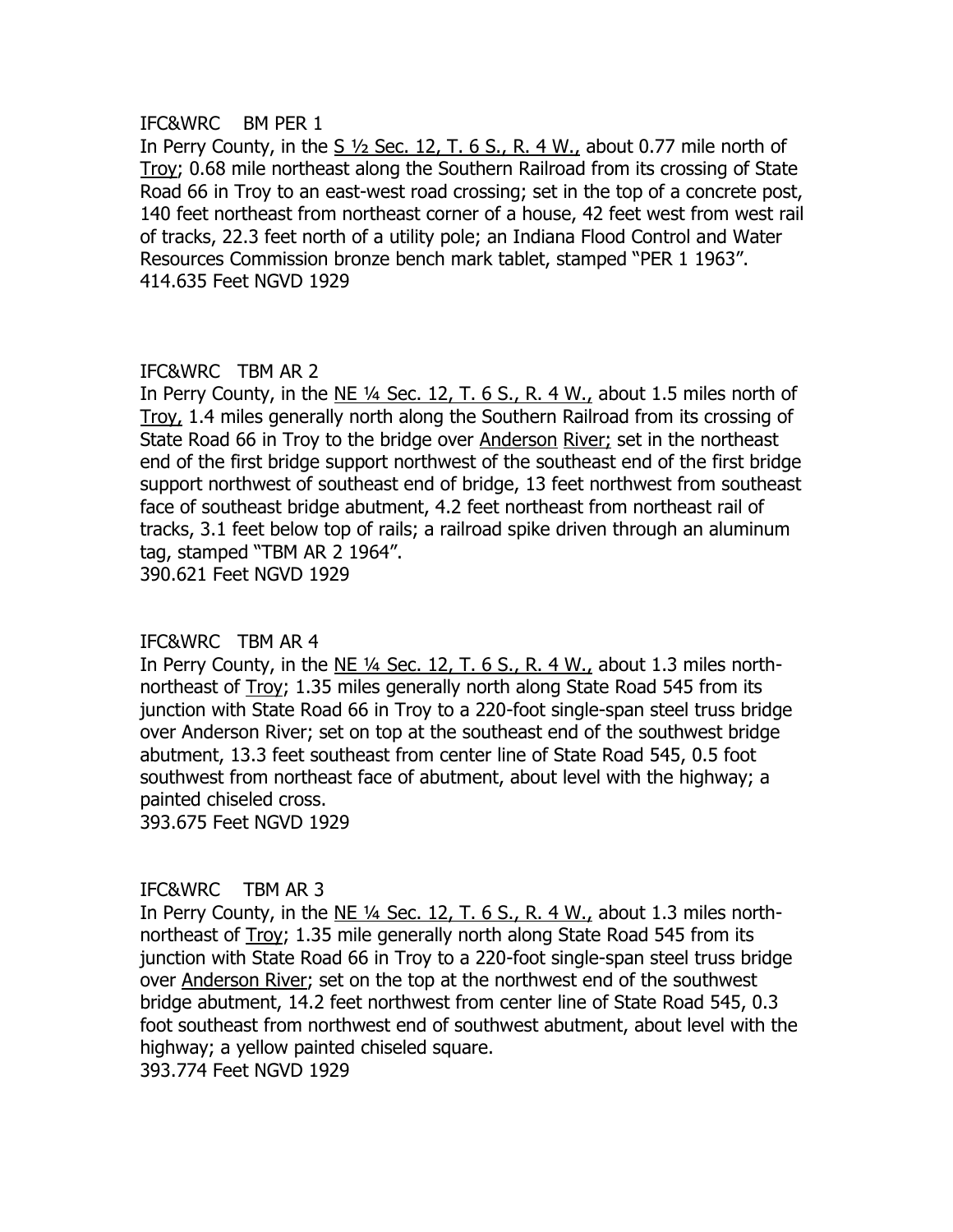#### USGS BM 171 WSM

In Spencer County, in the NE ¼ Sec. 12 T. 6 S., R. 4 W., about 1.4 miles northnortheast of **Troy**; 1.35 miles generally north along State Road 545 from its junction with State Road 66 in Troy to a single-span steel truss bridge over Anderson River; set on top of the first step leading to Huff Family Cemetery, 175 feet northeast from northeast end of State Road 545 bridge, 33 feet southeast from extended center line of bridge roadway; a U.S. Geological Survey bronze bench mark tablet, stamped "397 Feet 171 WSM". 397.082 Feet NGVD 1929

# IFC&WRC TBM AR 5

In Spencer County, in the NE ¼ Sec. 12, T. 6 S., R. 4 W., about 1.4 miles northnortheast of Troy; 1.35 miles generally north along State Road 545 from its junction with State Road 66 in Troy to a single-span steel truss bridge over Anderson River; set on top of southwest end of the first step leading to the Huff Family Cemetery, 176.8 feet northeast of northeast end of State Road 545 bridge, 33.5 feet southeast of extended center line of bridge roadway; a yellow painted chiseled square.

397.752 Feet NGVD 1929

# IFC&WRC BM SPE 1

In Spencer County, in the E ½ Sec. 1, T. 6 S., R. 4 W., about 2.1 miles northnortheast of Troy; 2.14 miles generally north along State Road 545 from its junction with State Road 66 in Troy to a T-road west; set in the top of a concrete post, in the northwest quarter of junction, 35.1 feet west of State Road 545, 19.0 feet north from extended center line of road west, 1.2 feet south of a utility pole; an Indiana Flood Control and Water Resources Commission bronze bench mark tablet, stamped "SPE 1 1963". 413.530 Feet NGVD 1929

# IFC&WRC BM PER 2

In Perry County, in the E  $1/2$  Sec. 6, T. 6 S., R. 3 W., about 2.4 miles north east of Troy; 2.1 miles generally north along State Road 545 from its junction with State Road 66 in Troy to a T-road east, thence 0.9 mile east to a single-span steel truss bridge over Anderson River, set on the top at the north end of the east bridge abutment, 9.2 feet north from the center line of road, 0.9 foot west from east face of abutment, 0.6 foot south from north face of abutment, 0.8 foot below the roadway; an Indiana Flood Control and Water Resources Commission bronze bench mark tablet, stamped "PER 2 1963". 388.254 Feet NGVD 1929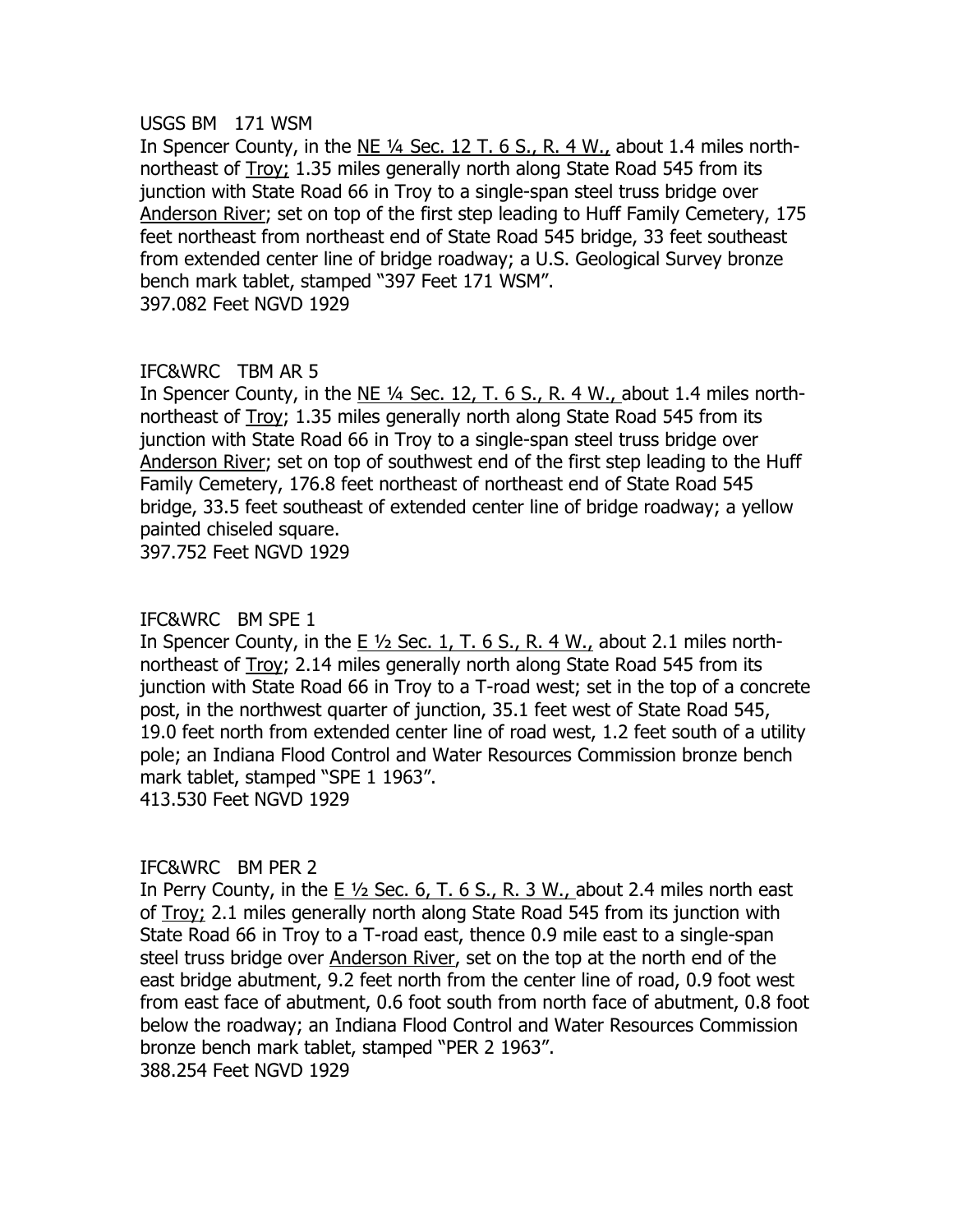In Perry County, in the  $E\frac{1}{2}$  Sec. 6, T. 6 S., R. 3 W., about 2.5 miles northeast of Troy; 2.1 miles generally north along State Road 545 from its junction with State Road 66 in Troy to a T-road east, thence 0.9 mile east to a single-span steel truss bridge over Anderson River; set in the south side of a 29-inch maple tree, 400 feet east from the eat end of bridge, 115 feet west from center line of a Troad north, 19 feet north from center line of east-west road, 1.0 foot above ground; a railroad spike driven through an aluminum tag, stamped "TBM AR 6 1964".

412.683 Feet NGVD 1929

# IFC&WRC TBM AR 7

In Perry County, in the W ½ Sec. 5, T. 6 S., R. 3 W., about 2.8 miles northeast of Troy; 2.1 miles generally north along State Road 545 from its junction with State Road 66 in Troy to a T-road east, thence 1.6 miles east to a north-westsoutheast crossroad, thence 0.1 mile northwest; set in the east side of a 16-inch oak tree, 36 feet west from center line of road, 12.2 feet southwest of power pole #635, 0.9 foot above ground; a railroad spike driven through an aluminum tag, stamped "TBM AR 7 1964". 526.055 Feet NGVD 1929

# IFC&WRC TBM AR 8

In Perry County, in the NW  $\frac{1}{4}$  Sec. 5, T. 6 S., R. 3 W., about 2.9 miles northeast of Troy; 2.1 miles generally north along State Road 545 from its junction with State Road 66 in Troy to a T-road east, thence 1.6 miles east to a northwestsoutheast crossroad, thence 0.15 mile northwest; set in the side of an 8-inch wild cherry tree, 0.15 mile south from center line of driveway to only house on road, 16.3 feet west from center line of road, 1.0 foot below the roadway; a railroad spike driven through an aluminum tag, stamped "TBM AR 8 1964". 492.996 Feet NGVD 1929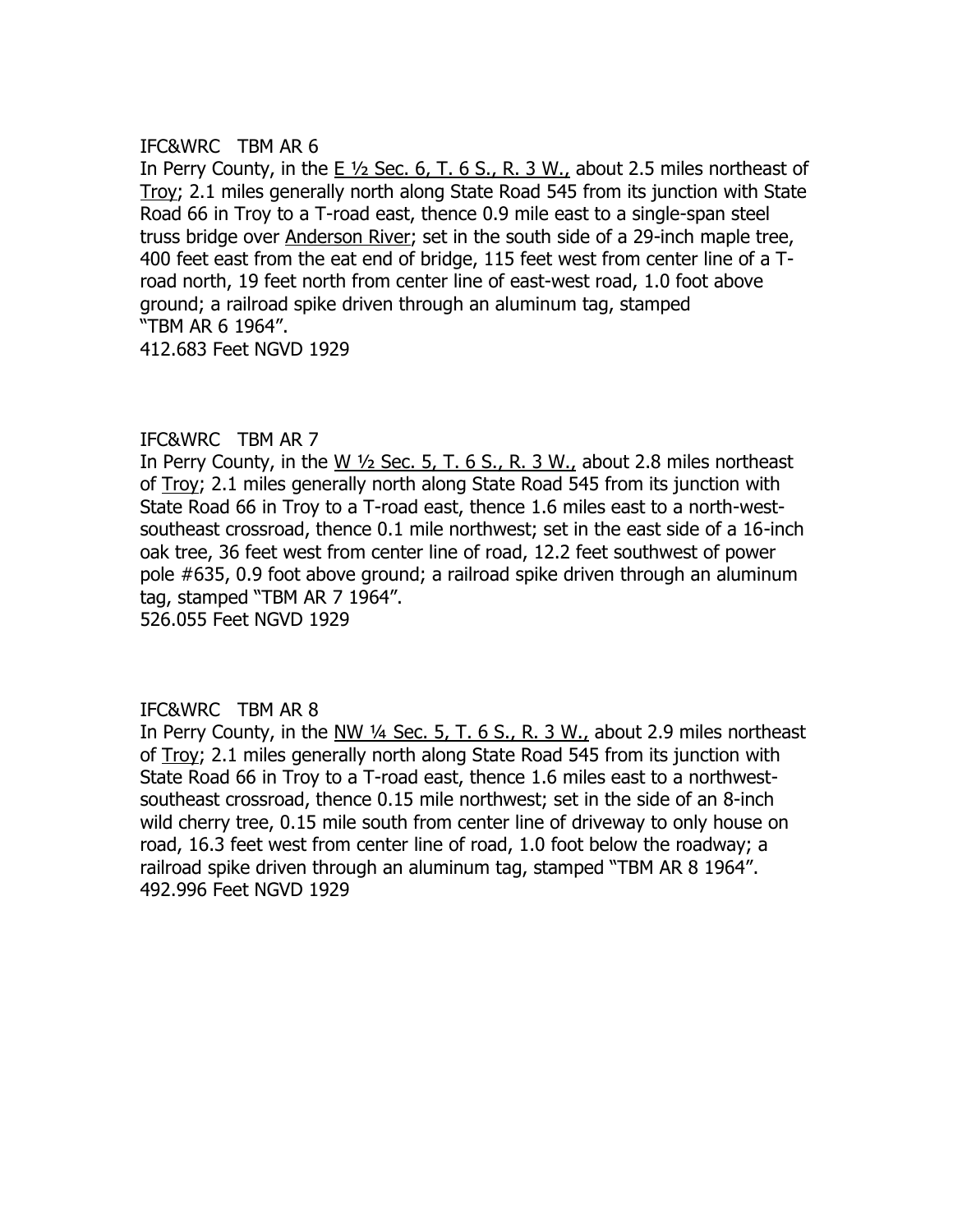# IFC&WRC BM PER 3

In Perry County, in the NW ¼ Sec. 5, T. 6 S., R. 3 W., about 3.1 miles northeast of Troy; 2.1 miles generally north along State Road 545 from its junction with State Road 66 in Troy to a T-road east, thence 1.6 miles eat to a northwestsoutheast crossroad, thence 0.45 mile generally north to a single-span steel truss bridge over Anderson River; set on the top of the northeast wing wall of bridge, 11.5 feet east from center line of road, 1.2 feet south from north face of wing wall, 0.2 foot below the roadway; an Indiana Flood Control and Water Resources Commission bronze bench mark tablet, stamped "PER 3 1963". 393.481 Feet NGVD 1929

# IFC&WRC TBM AR 9

In Perry County, in the NW ¼ Sec. 5, T. 6 S., R. 3 W., about 3.2 miles northeast of Troy; 2.1 miles generally north along State Road 545 from its junction with State Road 66 in Troy to a T-road east, thence 1.6 miles east to a northwestsoutheast crossroad, thence 0.7 mile generally north to a farmhouse (Alton Bolin residence); set in the east side of a 25-inch beech tree, 104 feet southeast from extended center line of driveway to the farmhouse, 11.5 feet southwest from center line of road, 2.6 feet above the roadway; a railroad spike driven through an aluminum tag, stamped "TBM AR 9 1964".

414.111 Feet NGVD 1929

# IFC&WRC TBM AR 10

In Perry County, in  $\frac{SW 1}{2}$  Sec. 32, T. 5 S., R. 3 W., about 3.3 miles northeast of Troy; 2.1 miles generally north along State Road 545 from its junction with State Road 66 in Troy along State Road 545 from its junction with State Road 66 in Troy to a T-road east, thence 1.6 miles east to a northwest-southeast crossroad, thence 1.0 mile generally north along road to a farmhouse (Frank Strobel residence); set in the side of a 25-inch catalpa tree, 216 feet northwest from extended center line of driveway to farmhouse, 14 feet northeast from center line of road, 2.5 feet above the roadway; on extended north-south fence line at west side on barnyard; a railroad spike driven through an aluminum tag, stamped "TBM AR 10 1964".

414.311 Feet NGVD 1929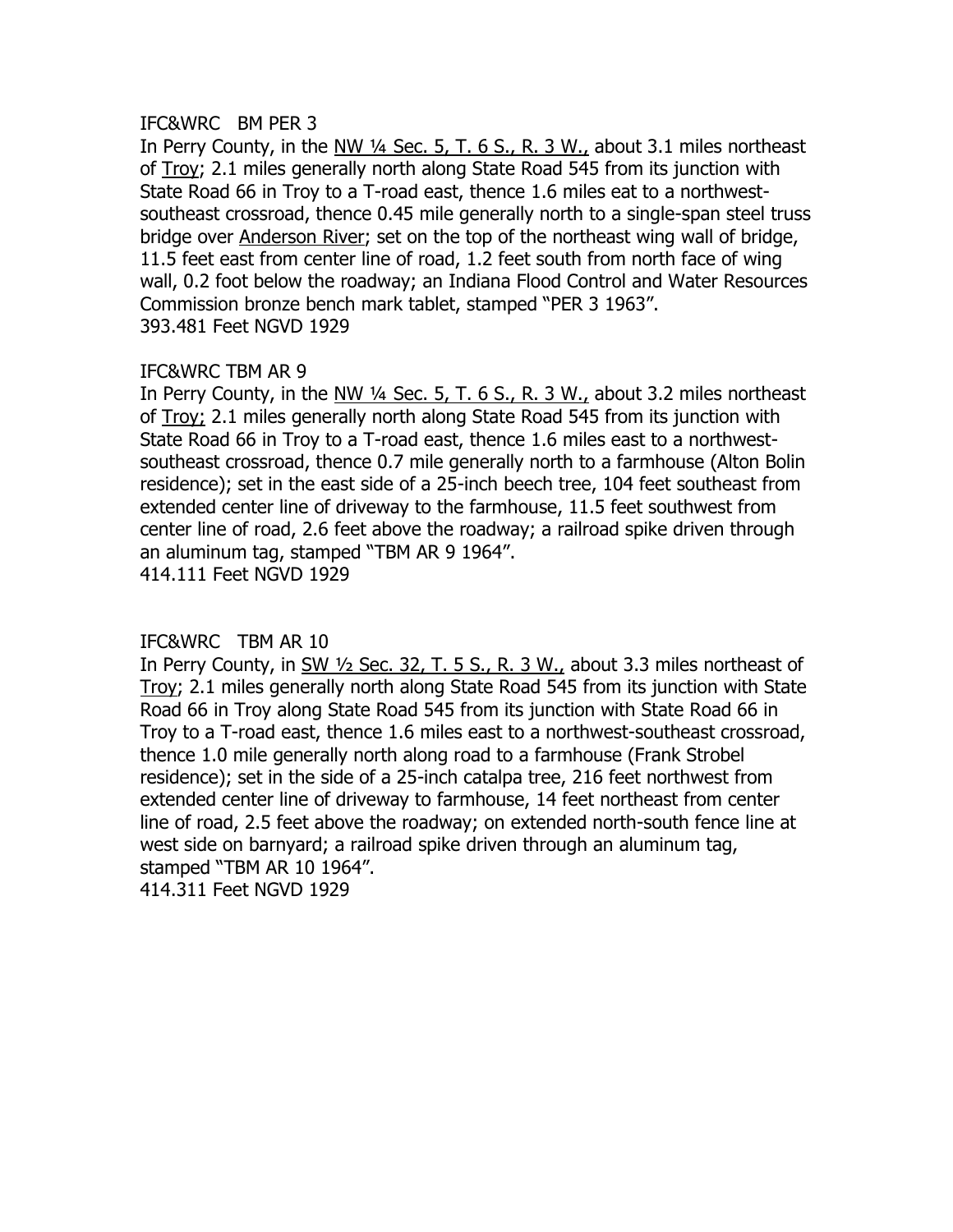#### IFC&WRC BM PER 4

In Perry County, in the E ½ Sec. 31, T. 5 S., R. 3 W., about 2.7 miles southeast of New Boston; 1.15 miles generally south along State Road 545 from the Fire Department Building in New Boston to a T-road east, thence 1.1 miles generally east to the junction with a road leading southeast to a Y-intersection, thence 1.2 miles generally southeast to a bend south in road; set in the top of a concrete post, on the extended center lines of the roads south and southeast, 43.8 feet west of a 30-inch maple tree, 0.5 foot below the roadway; an Indiana Flood Control and Water Resources Commission bronze bench mark tablet stamped "PER 4 1963".

412.895 Feet NGVD 1929

# IFC&WRC TBM AR 11

In Perry County, in the N  $\frac{1}{2}$  Sec. 31, T. 5 S., R. 3 W., about 1.9 miles southeast of New Boston; 1.15 miles generally south along State Road 545 from the Fire Department Building in New Boston to a T-road east, thence 1.1 miles generally east to a road leading southeast at a Y-intersection, thence 0.35 mile generally south-southeast to a limestone farmhouse; set in the north side of a 11-inch oak tree, 240 feet west from extended center line of driveway of farmhouse, 60 feet northwest from northwest corner of a red barn, 16.8 feet northwest from center line of road, 1.0 foot below the roadway; a railroad spike driven through an aluminum tag, stamped "TBM AR 11 1964". 397.346 Feet NGVD 1929

# USGS BM 186 WSM

In Spencer County, in the  $NW$   $\frac{1}{4}$  Sec. 31, T. 5 S., R. 3 W., about 1.7 miles southeast of New Boston; 1.15 miles generally south along State Road 545 from the Fire Department Building in New Boston to a T-road east, thence 1.1 miles generally east to a road leading southeast at a Y-intersection, thence 0.1 mile southeast to a 1-span steel truss bridge over Anderson River; set in the top at the southwest end of the northwest bridge seat, 9.4 feet southwest from the center line of the road, 1.2 feet northwest from the southeast face of bridge seat, 1.0 foot below the roadway; a U.S. Geological Survey bench mark tablet, stamped "186 WSM 1958". 386.248 Feet NGVD 1929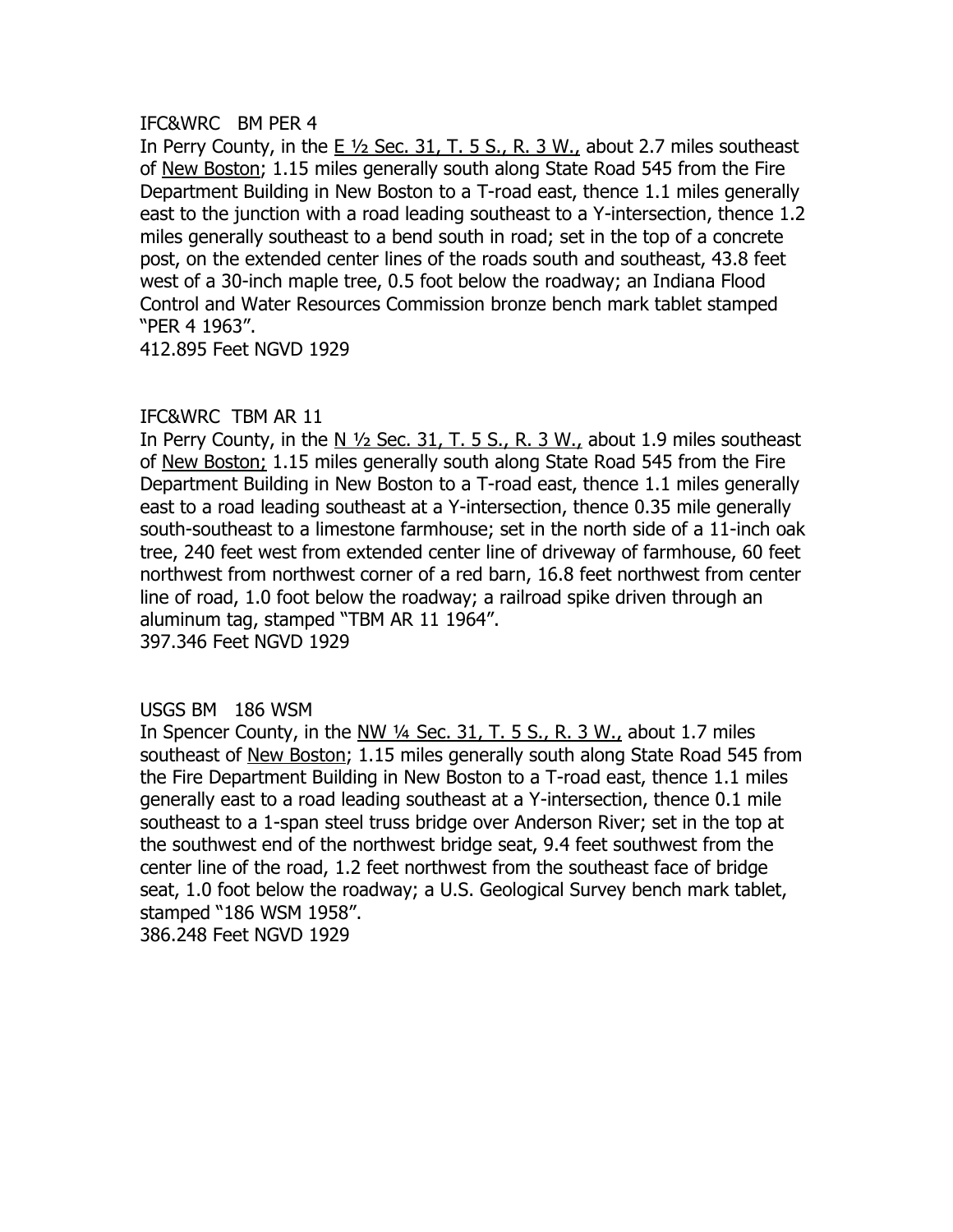In Spencer County, in the W ½ Sec. 30, T. 5 S., R. 3 W., about 1.4 miles southsoutheast of New Boston; 1.15 miles generally south along State Road 545 from the Fire Department Building in New Boston to a T-road east, thence 1.1 miles generally east to a Y-intersection and a road leading north, thence 0.6 mile north; set in the south side of a 34-inch tulip tree, 72 feet south from center line of lane leading west to a field, 17.0 feet west from center line of road, 3.5 feet above roadway; a railroad spike driven through an aluminum tag, stamped "TBM AR 12 1964".

399.683 Feet NGVD 1929

#### IFC&WRC BM SPE 2

In Spencer County, in the  $N_{\text{W}}$  1/4 Sec. 30, T. 5 S., R. 3 W., about 1.3 miles east of New Boston; 0.2 mile north along State Road 545 from the Fire Department Building in New Boston to a T-road east, thence 1.4 miles east to a north-south crossroad, thence 0.3 mile south to a 14-foot bridge over a tributary to Anderson River; set in the top of the west wing wall, 8.2 feet northwest from center line of road, 0.5 foot west from southwest end of northwest guardrail, 0.2 foot below the roadway; an Indiana Flood Control and Water Resources Commission bronze bench mark tablet, stamped "SPE 2 1963". 380.715 Feet NGVD 1929

# IFC&WRC TBM AR 13

In Spencer County, in the NW ¼ Sec. 30, T. 5 S., R. 3 W., about 1.3 miles east of New Boston; 0.2 mile north along State Road 545 from the Fire Department Building in New Boston to a T-road east, thence 1.4 miles east to a north-south crossroad, thence 0.03 mile south; set in the south side of a 28-inch oak tree, 268 feet south from center line of east-west road, 24.8 feet west from center line of north-south road, 2.5 feet above the roadway; a railroad spike driven through an aluminum tag, stamped "TBM AR 13 1964". 406.736 Feet NGVD 1929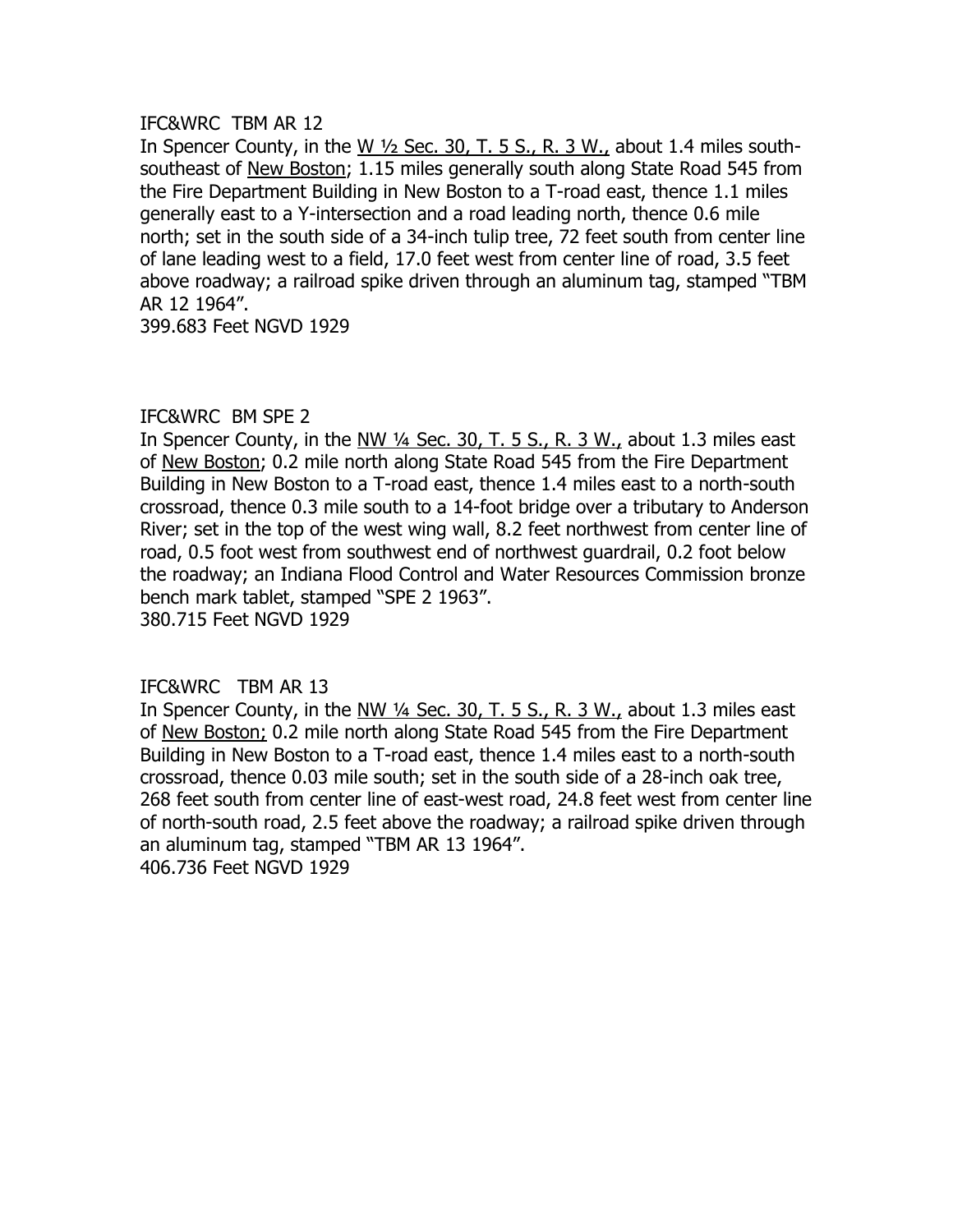#### IFC&WRC BM SPE 3

In Spencer County, in the NE ¼ Sec. 30, T. 5 S., R. 3 W., about 2.1 miles east of New Boston; 0.2 mile north along State Road 545 from the Fire Department Building in New Boston to a T-road east, thence 2.2 miles east to the last farm house on the road; set in the top of a concrete post, 222 feet west of steps leading to the last farmhouse, 12.7 feet south from center line of road, 2.4 feet west of a utility pole, 1.0 foot below the roadway; an Indiana Flood Control and Water Resources Commission bronze bench mark tablet, stamped "SPE 3 1963". 431.601 Feet NGVD 1929

# IFC&WRC TBM AR 14

In Spencer County, in the  $SE$  1.4 Sec. 19, T. 5 S., R. 3 W., about 2.2 miles east of New Boston; 0.2 mile north along State Road 545 from the fire Department Building in New Boston to a T-road east, thence 2.2 miles east to the last farmhouse on the road; set in the south side of a 24-inch catalpa tree, 36 feet east of steps leading to last farmhouse, 114 feet east from east extension of road, 14.6 feet north from center line of dirt lane, 0.8 foot above the level of the dirt lane; a railroad spike driven through an aluminum tag, stamped "TBM AR 14 1964".

407.455 Feet NGVD 1929

# USGS TBM UE 421.4

In Spencer County, in the SW ¼ Sec. 19, T. 5 S., R. 3 W., about 1.4 miles eastnortheast of New Boston; 0.2 mile north along State Road 545 from the Fire Department Building in New Boston to a T-road east, thence 1.4 miles east to a north-south crossroad, thence 0.28 mile north to a 9-foot box culvert under the road; set on top of the west headwall, 9.0 feet west from center line of road, 5.8 feet north from the south end of headwall, 1.5 feet above the roadway; a U.S. Geological Survey chiseled cross, painted "UE 421.4". 421.117 Feet NGVD 1929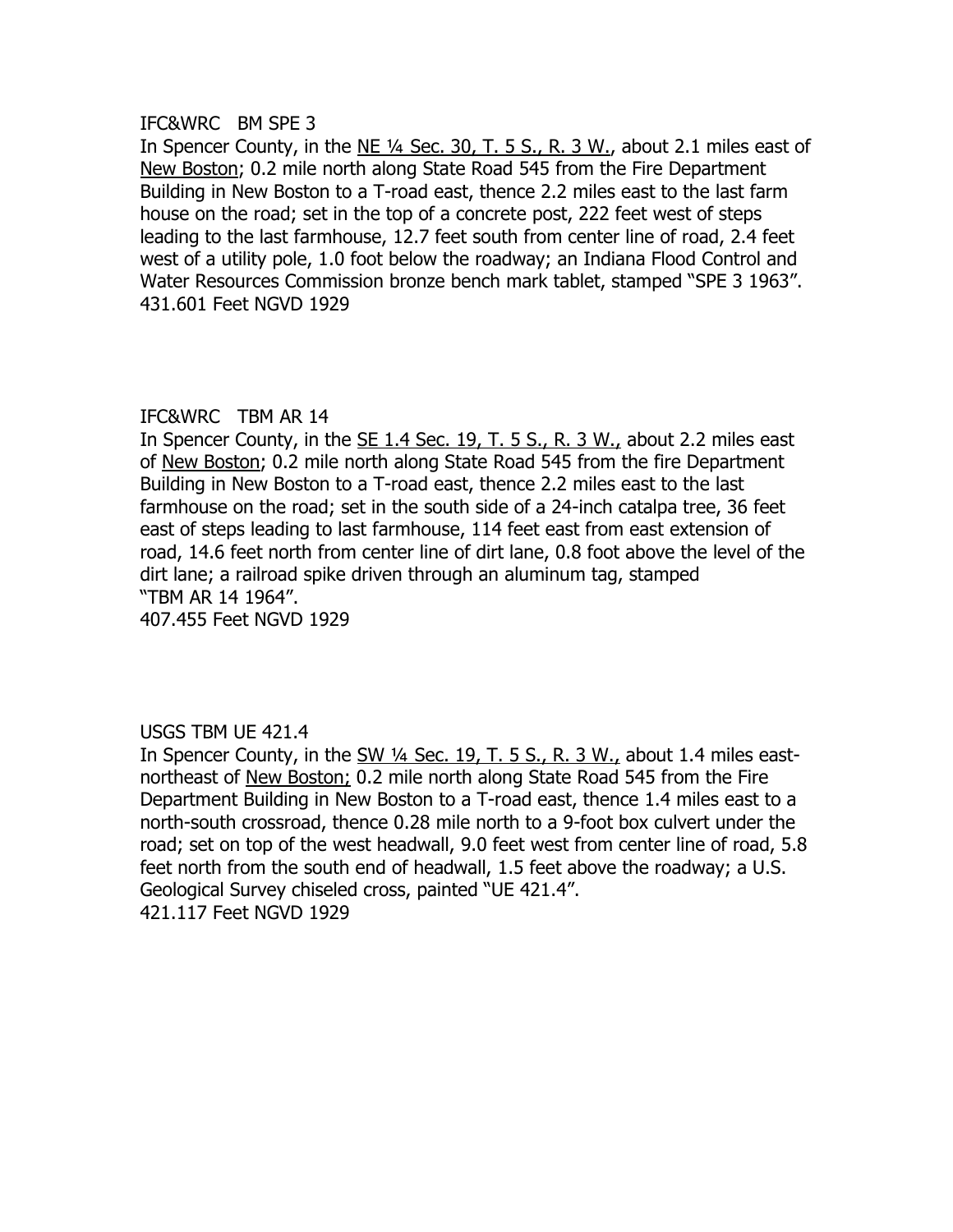#### USGS BM 187 WSM

In Spencer County, in the N  $\frac{1}{2}$  Sec. 19, T. 5 S., R. 3 W., about 1.9 miles northeast of New Boston; 0.2 mile north along State Road 545 from the Fire Department Building in New Boston to a T-road east, thence 1.4 miles east to a north-south crossroad, thence 0.9 mile north to a 15-foot concrete box culvert under the road; set in the top of the northwest headwall of the culvert, 9.0 feet northwest from the center line of the road, 6.4 feet northeast from the southwest end of the headwall, 2.5 feet above the roadway; a U.S. Geological Survey bronze bench mark tablet, stamped "187 WSM 1958". 388.319 Feet NGVD 1929

# IFC&WRC BM SPE 4

In Spencer County, in the  $SE$  ¼ Sec. 18, T. 5 S., R. 3 R. 3 W., about 1.8 miles south of Huffman; 0.3 mile southwest along the paved road from the T-road junction in Huffman to a Y-intersection of road leading south, thence 1.8 miles generally south to a Y-intersection of road leading northeast, generally south to a Y-intersection of road leading northeast, thence 0.15 mile northeast to a covered bridge over Anderson River; set in the top at the north end of west bridge seat, 10.0 feet north from center line of road, 1.0 foot west from east face of bridge seat, 0.8 foot south from north face of bridge seat, an Indiana Flood Control and Water Resources Commission bronze bench mark tablet, stamped "SPE 4 1963". 394.247 Feet NGVD 1929

# IFC&WRC TBM AR 15

In Spencer County, in the SE ¼ Sec. 18, T. 5 S., R. 3 W., about 1.8 miles south of Huffman; 0.3 miles southwest along the paved road from the T-road junction in Huffman to a Y-intersection of road leading south, thence 1.8 miles generally south to a Y-intersection of road leading northeast, thence 0.15 mile northeast to a covered bridge over Anderson River; set in the south side of a 16-inch wild cherry tree, 72 feet west from the west end of the bridge, 18.8 feet north from center line of the road, 2.5 feet below the roadway; a railroad spike driven through an aluminum tag, stamped "TBM AR 15 1964". 393.047 Feet NGVD 1929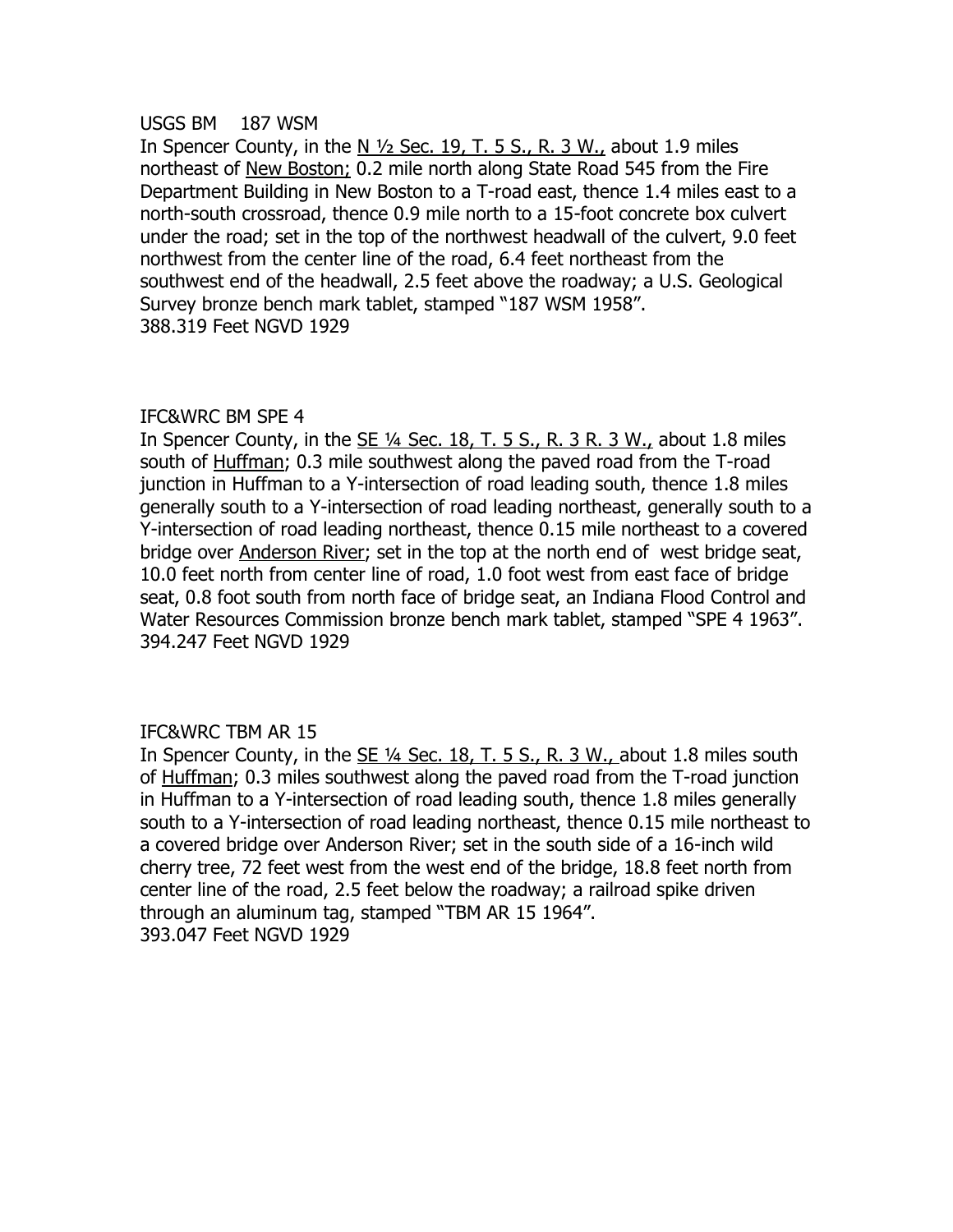#### IFC&WRC BM SPE 5

In Spencer County, in the W ½ Sec. 18, T. 5 S., R. 3 W., about 1.4 miles southsouthwest of Huffman; 0.3 mile southwest along the paved road from the T-road junction in Huffman to a Y-intersection of road leading south, thence 1.25 miles generally south to a T-road west; set in the top of a concrete post in the southwest quarter of intersection at northeast corner of field, 30.9 feet west from extended center line of north-south road, 40.2 feet south from center line of T-road west, 5.0 feet above the roadway; an Indiana Flood Control and Water Resources Commission bronze bench mark tablet, stamped "SPE 5 1963". 466.483 Feet NGVD 1929

# IFC&WRC TBM AR 16

In Spencer County, in the  $S\frac{1}{2}$  Sec. 7, T. 5 S., R. 3 W., about 0.8 miles south of Huffman; 0.3 mile southwest along a paved road from the T-road junction in Huffman to a Y-intersection of road leading south, thence 0.6 mile generally south to a T-lane east; set in the south side of a 36-inch ash tree, 158 feet east from center line of road, 8.6 feet north from center line of lane, 1.1 feet above the level of the lane; a railroad spike driven through an aluminum tag, stamped "TBM AR 16 1964".

423.133 Feet NGVD 1929

# IFC&WRC BM SPE 6

In Spencer County, in the  $NE$  <sup>1/4</sup> Sec. 18, T. 5 S., R. 3 W., about 0.85 mile southsoutheast of Huffman; 0.3 mile southwest along a paved road from the T-road junction in Huffman to a Y-intersection of a road leading south, thence 0.6 mile south to a T-lane east, thence 0.3 mile eat to an old unpainted barn; set in the top of a concrete post, 29.0 feet south from center line of lane, 2.0 feet east from northeast corner of barn, 2.0 feet above the level of the lane, an Indiana Flood Control and Water Resources Commission bronze bench mark tablet, stamped "SPE 6 1963". 409.933 Feet NGVD 1929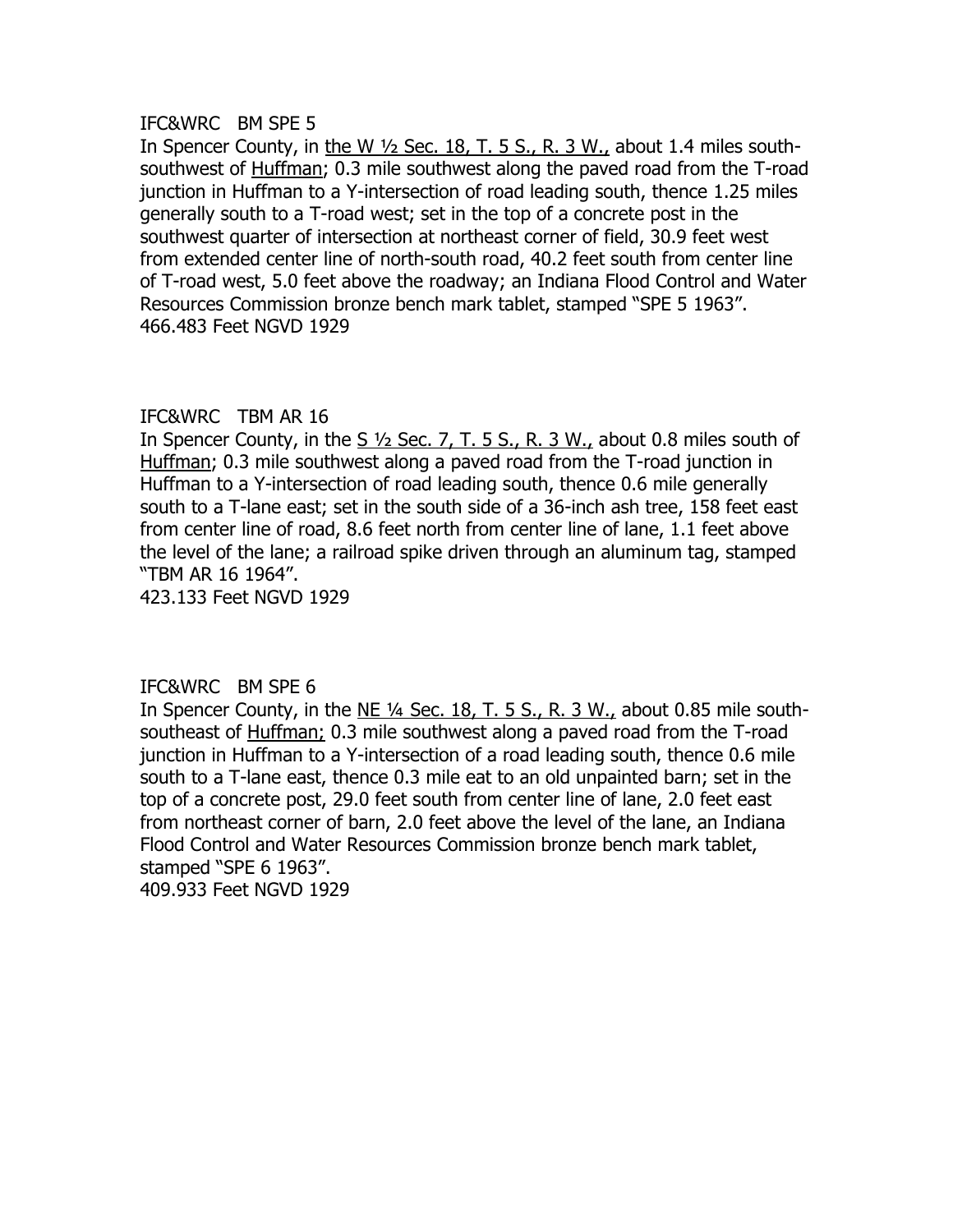In Spencer County, in Sec. 7, T. 5 S., R. 3 W., about 0.4 mile south of Huffman; 0.3 mile southwest along a paved road from the T-road junction in Huffman to a Y-intersection of road leading south, thence 0.2 mile south to a 36-inch pipe culvert under the road; set in the east side of a 39-inch oak tree, 225 feet north of the pipe culvert, 24.0 feet west from center line of road, 2.5 feet above the road; a railroad spike driven through an aluminum tag, stamped "TBM AR 17 1964".

434.648 Feet NGVD 1929

#### USGS BM 182 WSM

In Spencer County, in the  $NE$  <sup>1/4</sup> Sec. 7, T. 5 S., R. 3 W. in Huffman; at the residence of Riley F. Huffman; set in the top of a concrete post, 360 feet north of T-road west, 60 feet east of center line of a paved road, 13.0 feet north from center line of driveway leading to the Huffman house, 2.0 feet south of a power pole, 1.8 feet above the driveway; a U.S. Geological Survey bronze bench mark tablet, stamped "182 WSM 1958".

423.059 Feet NGVD 1929

# IFC&WRC TBM AR 18

In Spencer County, in the N  $\frac{1}{2}$  Sec. 7, T. 5 S., R. 3 W., about 0.15 mile north of Huffman, 0.17 mile north along a paved road from the T-road junction in Huffman to a covered bridge over Anderson River, set on the top at the west end of the south bridge seat, 8.0 feet west from center line of bridge, 7.1 feet below bridge floor, 0.4 foot south from north face of bridge seat, 0.2 foot east from west end of bridge seat; a yellow painted chiseled triangle. 396.063 Feet NGVD 1929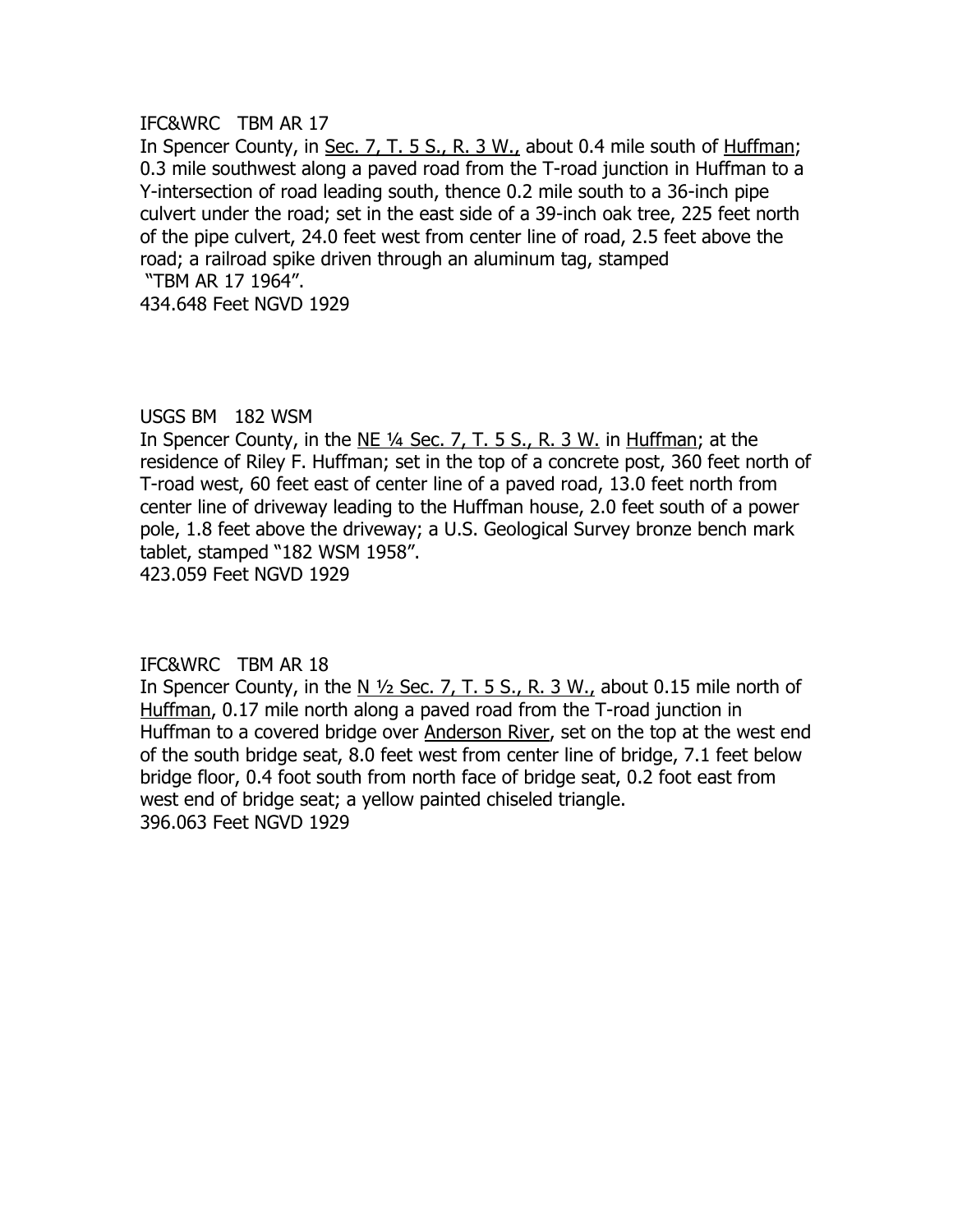#### USGS RM

In Spencer County, in the NE ¼ Sec. 7, T. 5 S., R. 3 W., in Huffman; set on the top of an old gasoline pump base, 360 feet north of T-road junction in Huffman, 28.7 feet east from center line of paved road, 13.7 feet north from center line of driveway leading to a farmhouse, 2.6 feet above the roadway; a yellow painted chiseled cross.

423.273 Feet NGVD 1929

# IFC&WRC TBM AR 19

In Spencer County, in the NE ¼ Sec. 7, T. 5 S., R. 3 W., about 0.7 mile west of Huffman; 0.8 mile generally west along a gravel road from its T-junction with a paved road in Huffman of two barns on the north side of a 24-icnh tulip tree, 105 feet east from center line of road, 2.0 feet above the roadway; a railroad spike driven through an aluminum tag, stamped "TBM AR 19 1964". 416.273 Feet NGVD 1929

#### IFC&WRC BM SPE 7

In Spencer County, in the NE ¼ Sec. 12, T. 5 S., R. 4 W., about 1.2 miles west of Huffman; 1.3 miles generally west along a gravel road from its T-junction with a paved road in Huffman to an 8-foot concrete box culvert under the road; set on top of the southeast wing wall, 12.0 feet south from the center line of the road, 0.8 foot eat from west face of wing wall, 0.7 foot below the roadway; an Indiana Flood Control and Water Resources Commission bronze bench mark tablet, stamped "SPE 7 1963". 399.778 Feet NGVD 1929

USGS TBM UE 400.1

In Spencer County, in the NE ¼ Sec. 12, T. 5 S., R. W., about 1.2 miles west of Huffman; 1.3 miles generally west along a gravel road from its T-junction with a paved road in Huffman to an 8-foot concrete box culvert under the road; set in the top of the northwest wing wall, 9.7 feet north from center line of road, 0.5 foot west from the west end of concrete headwall, at roadway level; a yellow painted chiseled cross.

399.862 Feet NGVD 1929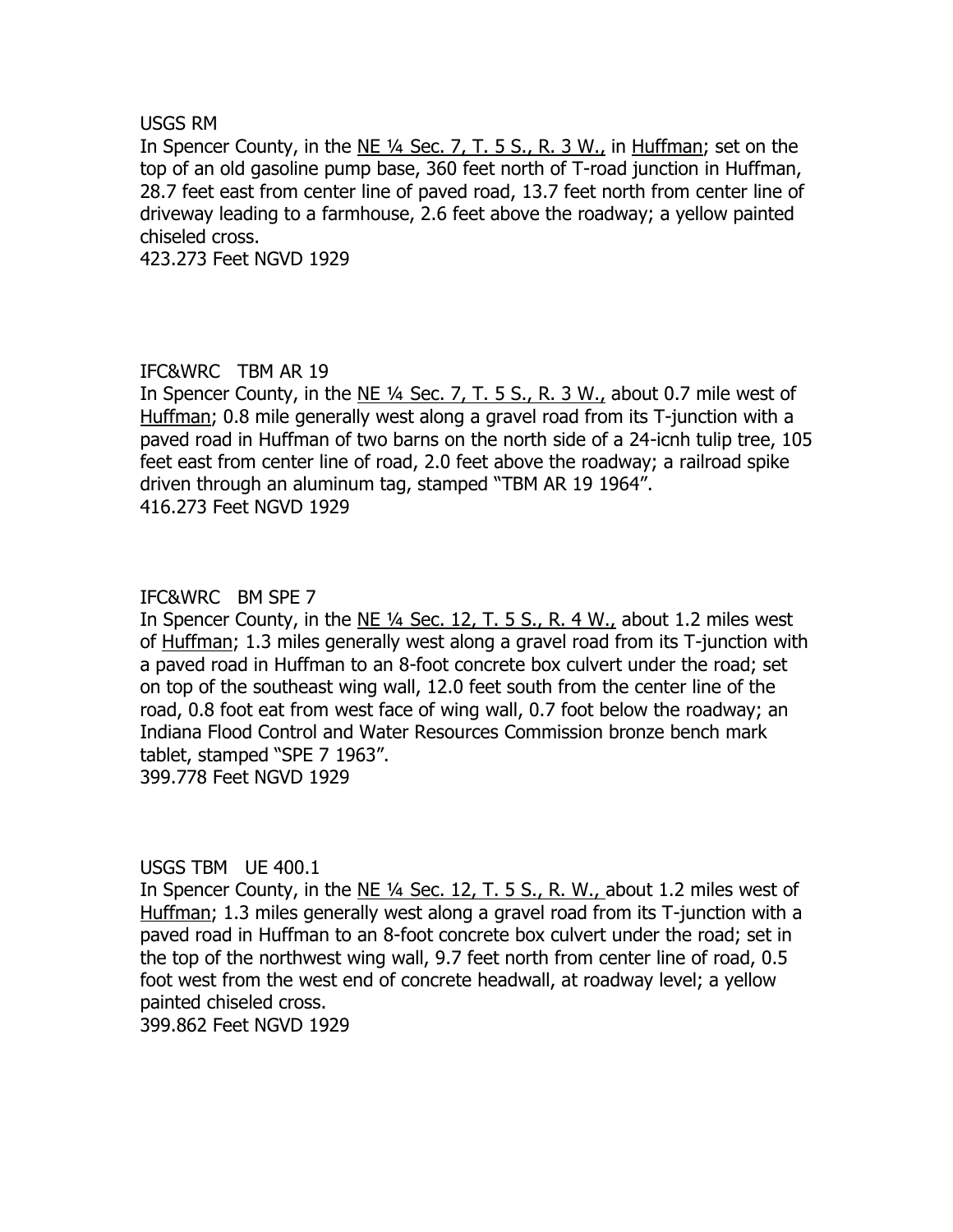#### USGS BM 183 WSM

In Spencer County, in the E ½ Sec. 2, T. 5 S., R. 4 W., 1.3 miles east of Fulda; 1.3 miles east along a gravel road from its crossing of State Road 545 in Fulda at the St. Bonifacius Church to a T-road north; set in the top of a concrete post in the northeast quarter of junction, 100 feet east from center line of T-road north, 32.6 feet north of east-west gravel road, 3 feet above the roadway; a U.S. Geological Survey bronze bench mark tablet, stamped "183 WSM 1958". 511.551 Feet NGVD 1929

# IFC&WRC BM SPE 8

In Spencer County, in the SW 1/4 Sec. 36, T. 4 S., R. 4 W., 1.5 miles eastnortheast of Fulda; 1.3 miles east along a gravel road from its crossing of State Road 545 at the St. Bonifacius Church in Fulda to a T-road north, thence 0.45 mile north to a T-road east, thence 0.2 mile east and north to a 19-foot wooden bridge over a tributary to Anderson River; set in the top of the northeast wing wall, 8.5 feet east from center line of the bridge, 1.7 feet north from south end of the northeast wing wall, 1.4 feet below the bridge floor; an Indiana Flood Control and Water Resources Commission bronze bench mark tablet, stamped "SPE 8 1963".

399.211 Feet NGVD 1929

# IFC&WRC TBM AR 20

In Spencer County, in the SW ¼ Sec. ¼ Sec. 36, T. 4 S., R. 4 W., about 1.6 miles east-northeast of **Fulda**; 1.3 miles eat along a gravel road from its crossing of State Road 545 at the St. Bonifacius Church in Fulda to a T-road north, thence 0.45 mile north to a T-road east, thence 0.2 mile east and north to a 19-foot wooden bridge, thence cross bridge and 0.18 mile southeast along the tributary to Anderson River; set in the northeast side of a 36-inch maple tree, 120 feet north from the top of left bank of tributary, 10.0 feet east from southeast edge of cultivated field on top of right bank of the Anderson River, 3 feet above the level of the field; a railroad spike driven through an aluminum tag, stamped "TBM AR 20 1964".

399.544 Feet NGVD 1929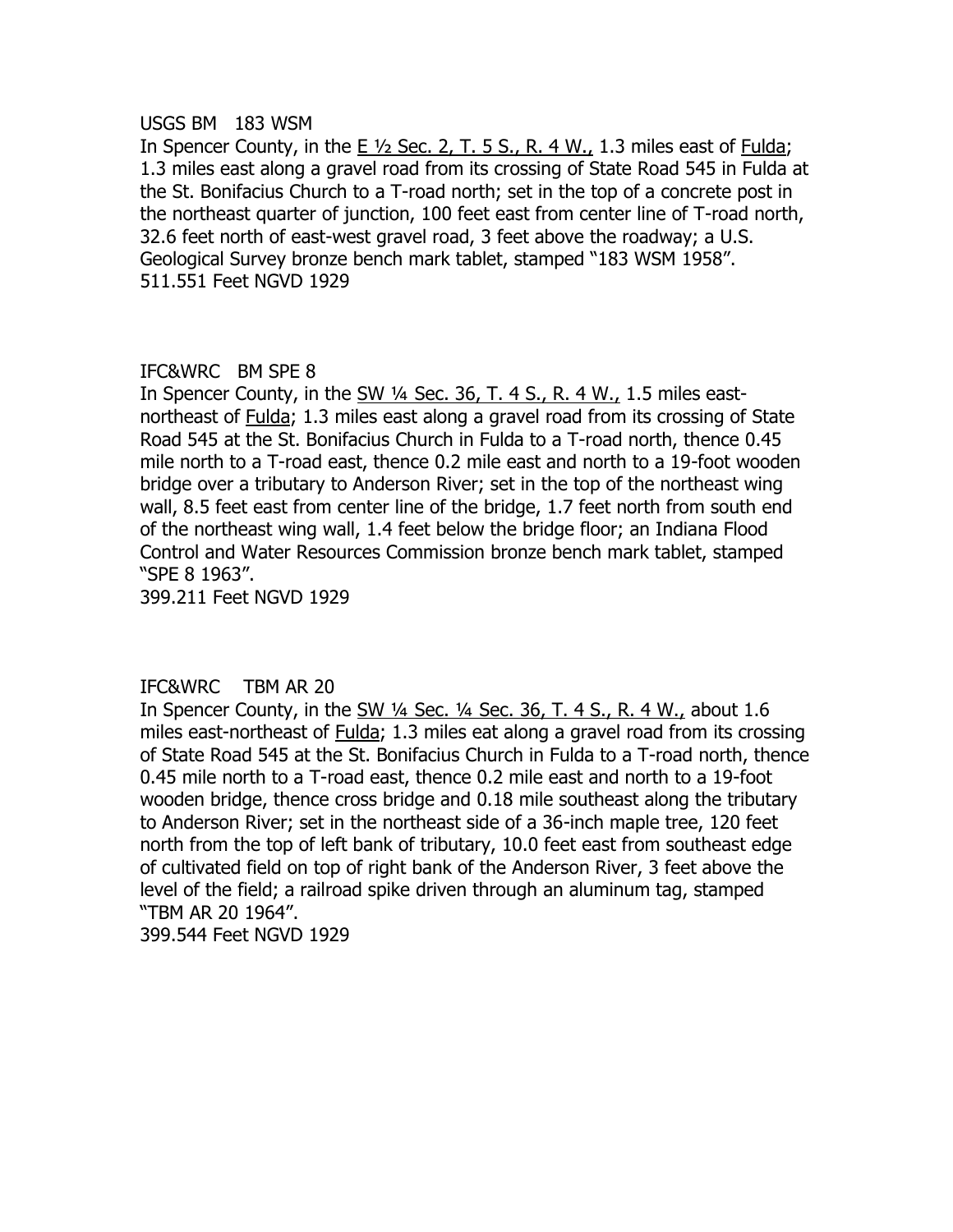In Perry County, in the S ½ Sec. 36, T. 4 S., R. 4 W., about 1.6 miles northwest of Huffman; 1.25 miles north along the road from the T-road junction in Huffman to a T-road west, thence 1.0 mile west to a farm drive north; set in the southwest side of a power pole in the northwest quarter of the junction, 22.0 feet north from center line of road, 14.8 feet west from center line of farm drive, 4 feet above the roadway; a railroad spike driven through an aluminum tag, stamped "TBM AR 21 1964".

437.226 Feet NGVD 1929

# IFC&WC BM PER 5

In Perry County, in the NW  $\frac{1}{4}$  Sec. 6, T. 5 S., R. 3 W., about 1.25 miles northnorthwest of Huffman; 1.25 miles generally north along the road from the T-road junction in Huffman to a T-road west, thence 0.45 mile west to a 24-foot wooden bridge over Lanman Run; set in the top of the southeast bridge abutment, 9.0 feet south from center line of the bridge, 0.5 foot east from west face of abutment, 0.4 foot below the bridge floor; an Indiana Flood Control and Water Resources Commission bronze bench mark tablet stamped "PER 5 1963". 397.144 Feet NGVD 1929

# IFC&WRC TBM AR 22

In Perry County, in the S  $1/2$  Sec. 31, T. 4 S., R. 3 W., about 1.5 miles north of Huffman; 1.6 miles generally north along a road from the T-road junction in Huffman to a 60-inch pipe culvert for Lanman Run; set in the southeast side of a 24-inch oak tree, 216 feet southeast of the pipe culvert, 19.5 feet northeast from center line of road, 0.3 foot southwest of a barbed wire fence, 5 feet above the roadway; a railroad spike driven through an aluminum tag, stamped "TBM AR 22 1964". 426.193 Feet NGVD 1929

# USGS BM 181 WSM

In Perry County, in the NW ¼ Sec. 31, T. 4 S., R. 3 W., about 1.9 miles north of Huffman; 2.1 miles generally north along Adyeville-Huffman Road from the Troad junction in Huffman to a 24-foot bridge over Lanman Run; set in the top at the southwest end of the northwest bridge seat, 10.0 feet southwest from center line of road, 0.3 foot northeast of southwest face of bridge seat, 1.7 feet below level of bridge floor; a U.S. Geological Survey bronze bench mark tablet, stamped "181 WSM 406 1958". 405.522 Feet NGVD 1929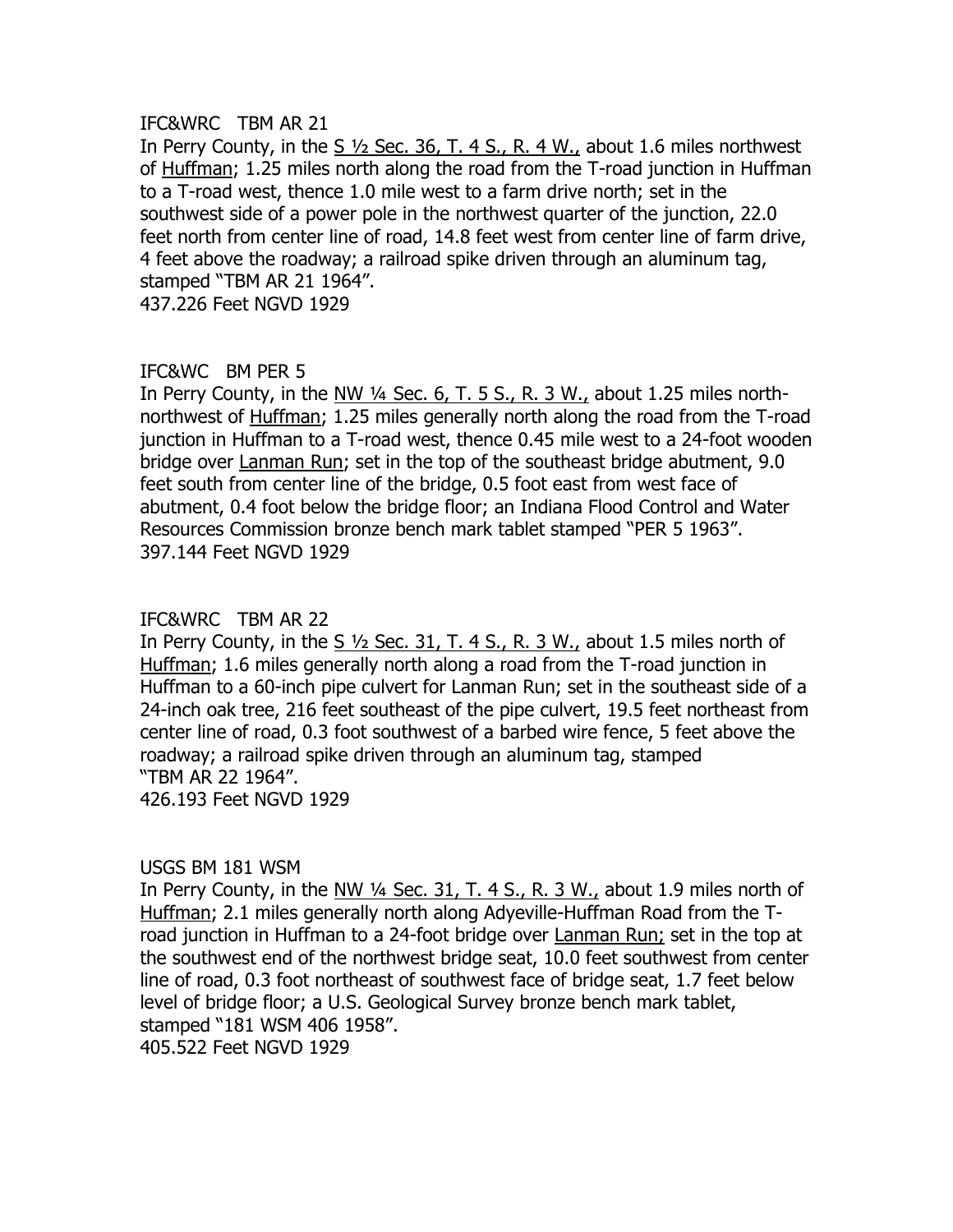In Perry County, in the NE ¼ Sec. 25, T. 4 S., R. 4 W., about 2.2 miles southsoutheast of St. Meinrad; 0.18 mile southeast along State Road 545 from its junction with State Road 62 in St. Meinrad to a T-road east (Bristow-St. Meinrad Road), thence 2.3 miles generally east, south and then east, to a T-road south (Sitzman Brothers Road), thence 0.35 mile south to a driveway west, thence 0.07 mile west to the barnyard area; set in the west side of a 30-inch sycamore tree, 33.0 feet north from center line of north lane to barns, 11.9 feet east from east side of metal shed, 1 foot above ground; a railroad spike driven through an aluminum tag, stamped "TBM AR 23 1964".

417.641 Feet NGVD 1929

# IFC&WRC BM PER 7

In Perry County, in the SE ¼ Sec. 24, T. 4 S., R. 4 W., about 1.8 miles southsoutheast of St. Meinrad; 0.18 mile southeast along State Road 545 from its junction of State Road 62 in St. Meinrad to a T-road east (Bristow-St. Meinrad Road), thence 2.1 miles generally east and then south to a 15-foot concrete bridge over Crooks Hollow Creek; set in the top of the north end of the west guardrail base, 9.0 feet west of the center line of the road, 1.4 feet south from the north end of the west guardrail, about feet south from the north end of the west guardrail, about roadway level; an Indiana Flood Control and Water Resources Commission bronze bench mark tablet, stamped "PER 7 1963". 406.562 Feet NGVD 1929

# IFC&WRC BM PER 8

In Perry County, in the  $NE$  <sup>1/4</sup> Sec. 24, T. 4 S., R. 4 W., about 1.3 miles southeast of St. Meinrad; 0.18 mile southeast along State Road 545 from its junction with State Road 62 in St. Meinrad to a T-road east (Bristow-St. Meinrad Road), thence 1.35 miles generally east and then south to a 5-foot east headwall, 9.8 feet east from center line of road, 8.4 end of concrete headwall, 0.4 foot below the roadway; an Indiana Flood Control and Water Resources Commission bronze bench mark tablet, stamped "PER 8 1963". 408.479 Feet NGVD 1929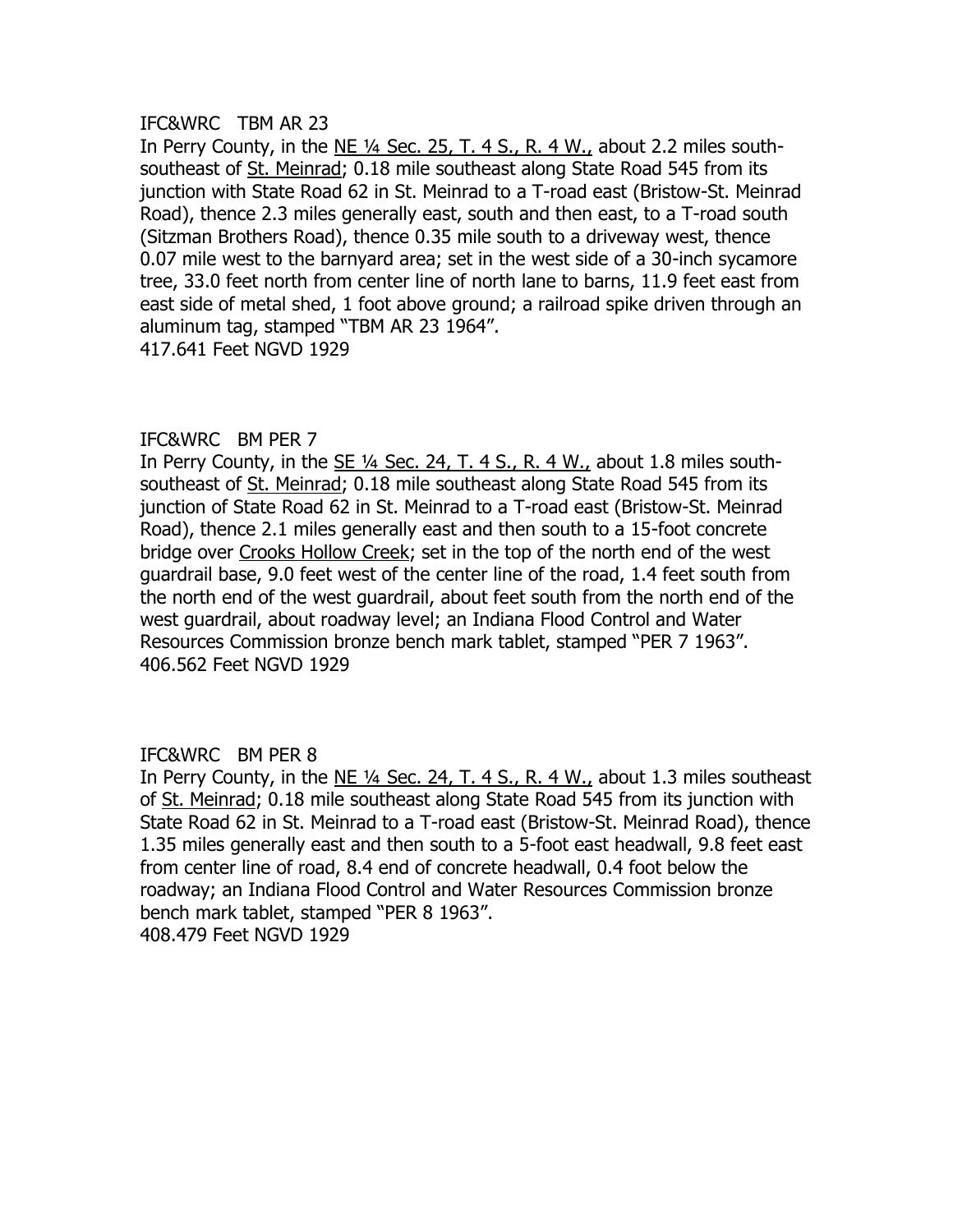In Perry County, in the NE  $\frac{1}{4}$  Sec. 24, T. 4 S., R. 4 W., about 1.2 miles southeast of St. Meinrad; 0.18 mile southeast along State Road 545 from its junction with State Road 62 in St. Meinrad to a T-road east (Bristow-St. Meinrad Road), thence 1.2 miles generally east and then south to a farm lane east; set in the northwest side of a 20-inch elm tree, 40.0 feet south from center line of farm lane, 47.9 feet east from center line of the road, 21.0 feet south from the north edge of forest area on the east side of the road, 1.5 feet above the roadway, 0.8 foot above the ground; a railroad spike driven through an aluminum tag, stamped "TBM AR 24 1964".

414.260 Feet NGVD 1929

#### IFC&WRC BM SPE 9 Superseded See SPE 9 RESET 2000

In Spencer County, in the SE 1/4 Sec. 13, T. 4 S., R. 4 W., about 0.65 mile eastsoutheast of St. Meinrad; 0.18 mile southeast along State Road 545 from its junction with State Road 62 in St. Meinrad to a T-road east (Bristow-St. Meinrad Road), thence 0.66 mile south-southeast to a single-span steel truss bridge over Anderson River; set in the top of the north-west wing wall, 10.8 feet north from the center line of the road, 2.4 feet west from the west end of the north guard structure, 0.1 foot below the roadway; an Indiana Flood Control and Water Resources Commission bronze bench mark tablet, stamped "SPE 9 1963". 417.838 Feet NGVD 1929

# IFC&WRC TBM AR 25

In Spencer County, in the S  $\frac{1}{2}$  Sec. 13, T. 4 S., R. 4 W., about 0.45 mile southeast of St. Meinrad; 0.18 mile southeast along State Road 545 from its junction with State Road 62 in St. Meinrad to a T-road east (Bristow-St. Meinrad Road), thence 0.35 mile south-southeast to the seventh utility pole west of the single-span steel truss bridge over Anderson River; set in the south side of the utility post, 22.6 feet south from the center line of the road; a railroad spike driven through an aluminum tag, stamped "TBM AR 25 1964". 410.618 Feet NGVD 1929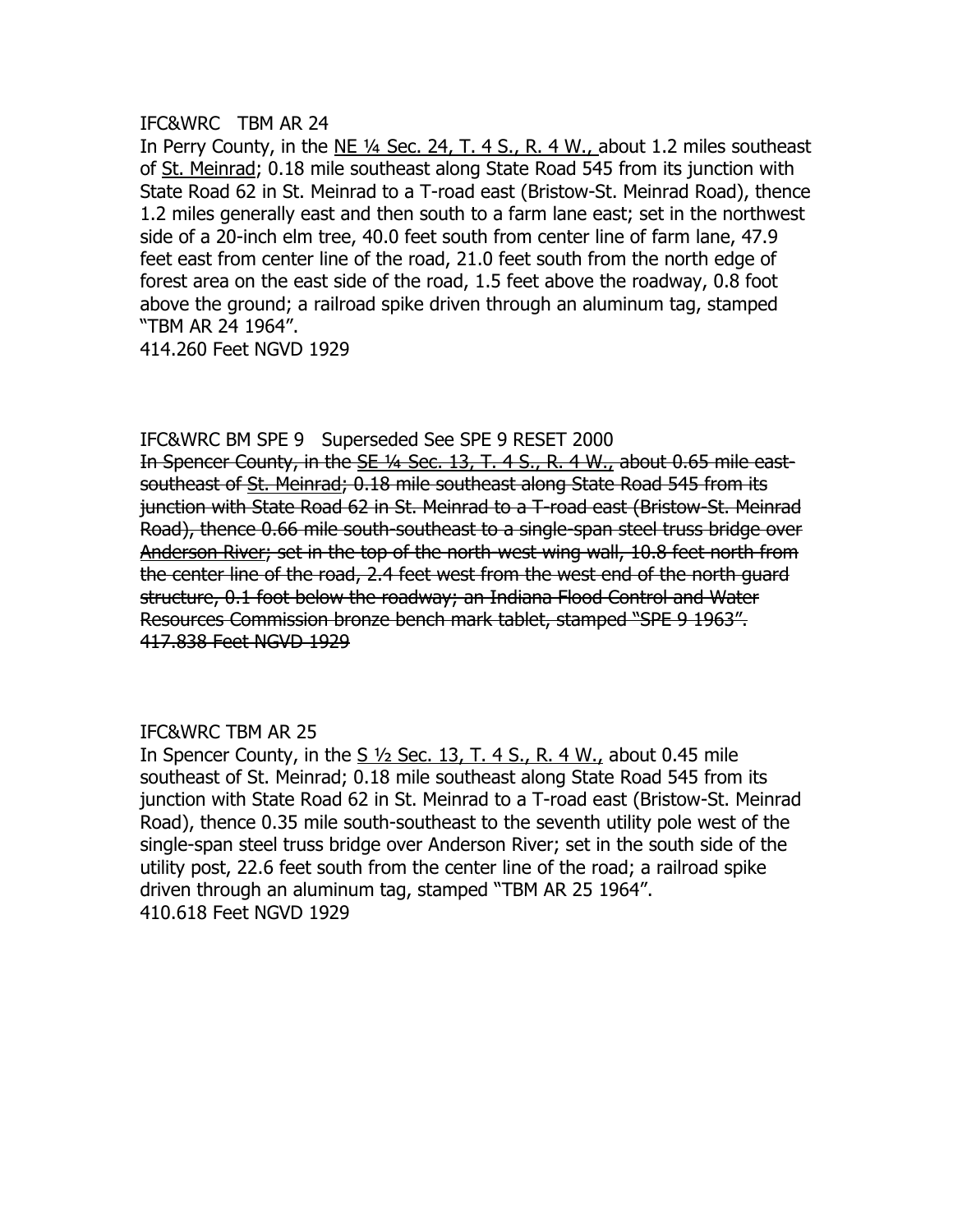#### USGS BM 176 WSM

In Spencer County, in the NW  $\frac{1}{4}$  Sec. 13, T. 4 S., R. 4 W., at St. Meinrad; 0.03 mile northeast along State Road 62 from its junction with State Road 545 at St. Meinrad to the American Legion Building; set in the top of the southwest corner of the top step leading down to a back door of the building, 100 feet south from the center line of State Road 62, 8.3 feet west from the southwest corner of the building, 0.3 foot above the ground; a U.S. Geological Survey bronze bench mark tablet, stamped "176 WSM 426 1958".

425.651 Feet NGVD 1929

# USGS RM 427.7

In Spencer County, in the NW ¼ Sec. 13, T. 4 S., R. 4 W., at St. Meinrad; 0.03 mile northeast along State Road 62 from the junction with State Road 545 in St. Meinrad to the American Legion Building, set in the top of the bottom step leading up to the front door of the building, 73.0 feet south from the center line of State Road 62, 40.7 feet west from northeast corner of the building, 0.6 foot above ground; a red painted chiseled cross.

427.427 Feet NGVD 1929

# IFC&WRC TBM AR 26

In Spencer County, in the SW ¼ Sec. 12, T. 4 S., R. 4 W., about 0.45 mile northeast of St. Meinrad; 0.47 mile generally northeast along State Road 62 from its junction with State road 545 in St. Meinrad to a T-road northwest; set in the northeast side of a 15-inch oak tree, 74.4 feet northwest from center line of Troad northwest, 3.0 feet below the highway; a railroad spike driven through an aluminum tag, stamped "TBM AR 26 1964". 424.436 Feet NGVD 1929

# IFC&WRC TBM AR 27

In Spencer County, in the SW ¼ Sec. 12, T. 4 S., R. 4 W., about 0.8 mile northnortheast of St. Meinrad; 0.95 mile generally northeast along State Road 62 from its junction with State Road 545 in St. Meinrad to the point where Anderson River makes a sharp turn away from the highway; set in the west side of an 18 inch maple tree, 210 feet north along extended east bank from sharp turn, 37.4 feet west from the center line of State Road 62, 0.6 foot above the ground; a railroad spike through an aluminum tag, stamped "TBM AR 27 1964". 419.413 Feet NGVD 1929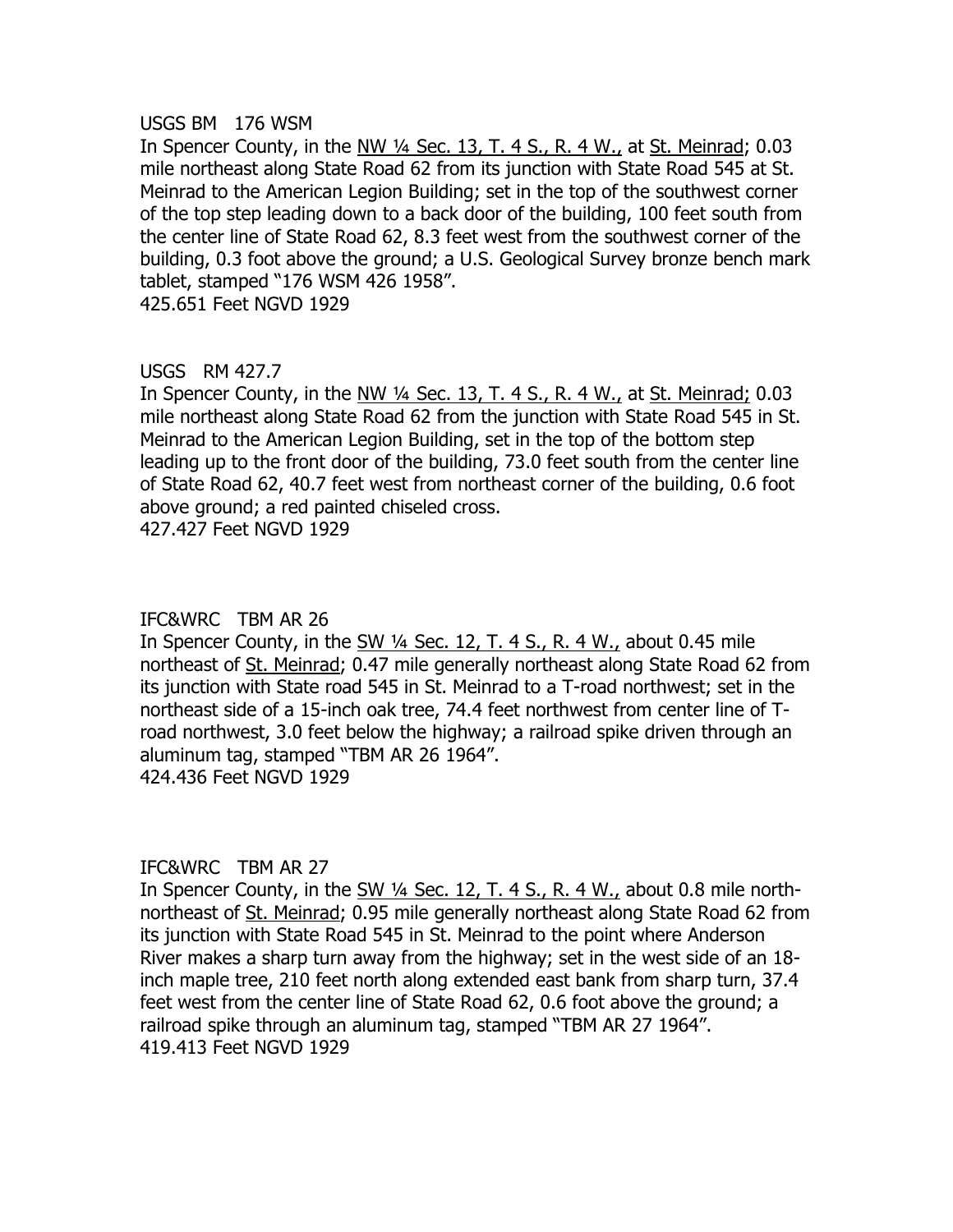In Spencer County, in the NE ¼ Sec. 12, T. 4 S., R. W., about 1.2 miles northeast of St. Meinrad; 1.5 miles northeast and east along State Road 62 from the junction with State Road 545 in St. Meinrad to a field lane crossing; set in the northwest side of a 15-inch sycamore tree, 207 feet east from center line of field lane, 43.5 feet south from center line of State Road 62, 2.0 feet below the roadway, 1.1 feet above ground; a railroad spike driven through an aluminum tag, stamped "TBM AR 28 1964".

413.55 Feet NGVD 1929

# IFC&WRC TBM AR 29

In Perry County, in the NW ¼ Sec. 7, T. 4 S., R. 3 W., about 1.7 miles northeast of St. Meinrad; 2.1 miles northeast and then east along State Road 62 from its junction with State Road 62 from its junction with State Road 545 in St. Meinrad to a 5-foot concrete box culvert under the road; set in the top of the northeast wing wall, 16.8 feet north from the center line of State Road 62, 0.4 foot east from west edge of the wing wall, 2.0 feet below the roadway; a red painted chiseled triangle.

416.09 Feet NGVD 1929

# IDNR BM SPE 9 RESET 2000

In Spencer County, Saint Meinrad Quad, SE 1/4 of Section 13, T. 4 S., R. 4 W., 2<sup>nd</sup> P. M. About 0.6 miles southeast of Saint Meinrad. Set in the southeast concrete bridge abutment of the Bristow Saint Meinrad Road Bridge over the Anderson River. 18 feet south of the centerline of the road, 17 feet west of the east end of the south concrete guardrail, 5 feet east of the west end of the concrete abutment, 1 foot south of the south face of the concrete guardrail, 0.6 feet north of the south face of the concrete abutment, about level with the road, set flush with the concrete abutment. An IDNR BM tablet stamped "SPE 9 RESET 2000" 421.65 feet NGVD 1929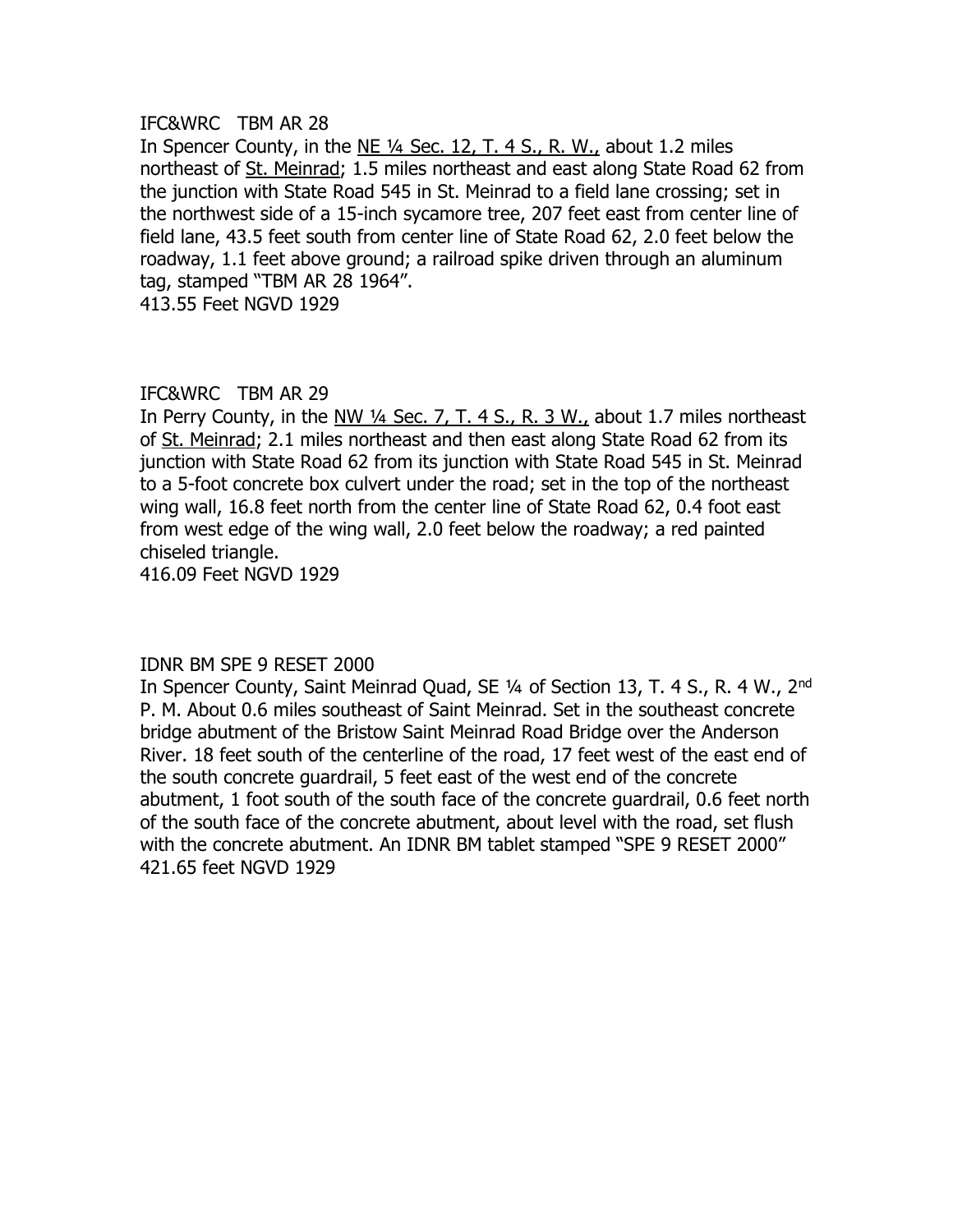#### IDNR TBM AND 10 1997

In Spencer County, Saint Meinrad Quad, SE 1/4 of Section 13, T. 4 S., R. 4 W., 2<sup>nd</sup> P. M. About 0.6 miles southeast of Saint Meinrad. Set at the intersection of Saint Meinrad Lake Road and Bristow Saint Meinrad Road. Set at the toe of slope of the north most of 2 dams, set at the northwest end of the dam, set in top of the south corner of the concrete control gate housing. 38.3 feet east of the southeast corner of the concrete emergency spillway, 97.5 feet north of the centerline of old Bristow Saint Meinrad Road, 1.9 feet west of a power pole with a meter, 18 .9 feet southeast of the west corner of the control gate housing, 2.8 feet above the ground. A chiseled cross in the concrete. 415.44 feet NGVD 1929

# IDNR TBM AND 11 1997

In Spencer County, Saint Meinrad Quad, SE ¼ of Section 13, T. 4 S., R. 4 W., 2<sup>nd</sup> P. M. About 0.6 miles southeast of Saint Meinrad. Set at the intersection of Saint Meinrad Lake Road and Saint Meinrad Road. Set near the toe of slope of the north most of 2 dams. Set in the southwest side of power pole # 15-59-03 with two guy wires and a transformer. About 115 feet northwest of the intersection of Saint Meinrad Lake Road and Saint Meinrad Road, 76 feet southwest of the south corner of the concrete control gate housing, 36.5 feet east of the northeast concrete wingwall of a concrete box culvert under Bristow Saint Meinrad Road and over the outlet of the dam, 26 feet northeast of the centerline of Old Bristow Saint Meinrad Road, about 2 feet above the ground. A railroad Spike through an aluminum tag stamped "IDNR TBM AND 11 1997" 411.06 feet NGVD 1929

# SHCI BM V430 SPN

In Spencer / Warrick County, Richland City Quad., in the NE ¼ of Sec. 30, T. 6 S., R. 7 W., 2<sup>nd</sup> P.M.; about 0.2 miles south of the town of Bullocktown along County Road 900 W; at the County Road 900 W concrete bridge over Little Pigeon Creek; set at left downstream concrete abutment; 50.0 feet upstream landward from intersection of County Road 900 W / 600 N; 16.0 feet downstream centerline of road; 4.4 feet landward from streamward end of concrete abutment; 6.7 feet streamward from landward end of concrete abutment; 0.6 feet upstream from downstream end of concrete abutment; a SHCI BM tablet stamped, "V430 SPN". 389.06 feet NAVD 1988 INCORS 2011 Geoid12A

389.37 feet NGVD 1988 Corpscon 6.0.1